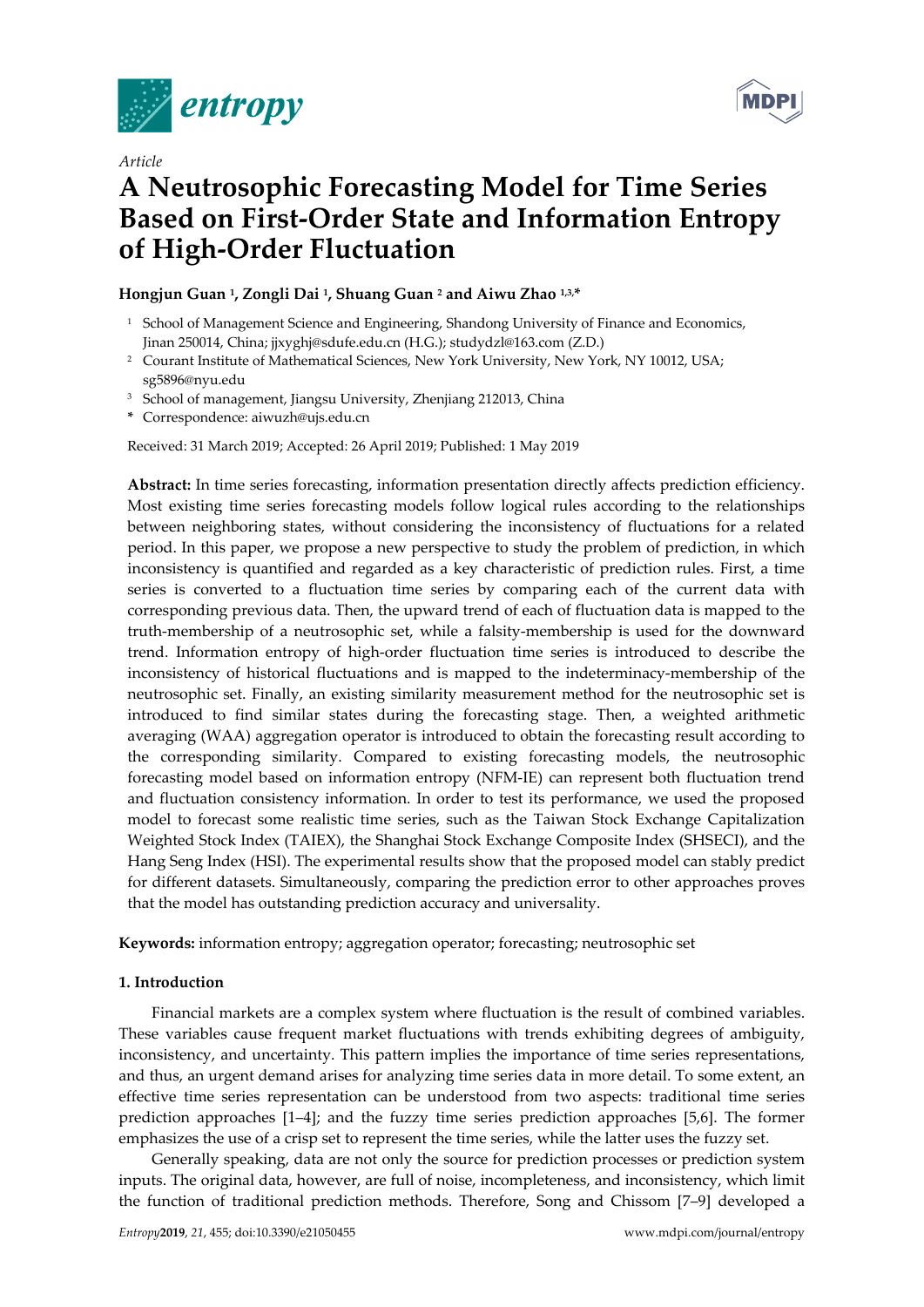fuzzy time series model to predict real-time scenarios like college admissions. The fuzzification method effectively eliminates part of the noise inside the data, and the prediction performance of the time series is strengthened. Subsequently, with advancing research, the non-determinacy of information has become the main contradiction affecting prediction accuracy. Some studies proposed novel information representation approaches, such as the type 2 fuzzy time series [5], rough set fuzzy time series [10], and intuitionistic fuzzy time series [11].

Although the above work has achieved considerable results for specific problems, certain shortcomings remain that pose a barrier to the accuracy and applicability of predictions. More specifically, complex scenarios and variables in actual situations make it unrealistic to define and classify explicitly the membership and non-membership of elements.

The neutrosophic sets (NSs) method, proposed by Smarandache [12] for the first time, is suitable for the expression of incomplete, indeterminate, and inconsistent information. A neutrosophic set consists of true-, indeterminacy-, and false-memberships. From the perspective of information representation, scholars have proposed two specific concepts based on the neutrosophic set: single-valued NSs [13] and interval-valued NSs [14]. These concepts are intended to seek a more detailed information representation, thereby enabling NSs to quantify uncertain information more accurately. To deal with the above problem, entropy is an important representation of the degree of the complexity and inconsistency. In a nutshell, entropy is more focused on the representation and measure of inconsistency, while NSs tends to describe uncertainty. Zadeh [15] first proposed the entropy of fuzzy events, which measures the uncertainty of fuzzy events by probability. Subsequently, De Luca and Termin [16] proposed the concept of entropy for fuzzy sets (FSs) based on Shannon's information entropy theory and further proposed a method of fuzzy entropy measurement. Since information entropy is an effective measurement in the degree of systematic order, it has been gaining popularity for different applications, such as climate variability [17], uncertainty analysis [18,19], financial analysis [20], image encryption [21], and detection [22]. Specifically, He et al. [23] proposed a collapse hazard forecasting method and applied the information entropy measurement to reduce the influence of collapse activity indices. Bariviera [24] proposed a prediction method based on the maximum entropy principle to predict the market and further monitor market anomalies. In Liang's research [25], information entropy was introduced to analyze trends for capacity assessment of sustainable hydropower development. Zhang et al. [26] proposed a signal recognition theory and algorithm based on information entropy and integrated learning, which applied various types of information entropy including energy entropy and Renyi entropy.

In order to describe the indeterminacy of fluctuations and further measure the inconsistency and uncertainty of dynamic fluctuation trends, we propose a neutrosophic forecasting model based on NSs and information entropy of high-order fuzzy fluctuation time series (NFM-IE). The biggest difference compared to the original models is that the NFM-IE represents both fluctuation trend information and fluctuation consistency information. First of all, a time series is converted to a fluctuation time series by comparing each of the current data and corresponding previous data in the time series. Then, the upward trend of each of the fluctuation data is mapped to the truth-membership of a neutrosophic set and falsity-membership for the downward trend. Information entropy of high-order fluctuation time series is introduced to describe the inconsistency of historical fluctuations and is mapped to the indeterminacy-membership of the neutrosophic set. Finally, an existing similarity measurement method for the neutrosophic set is introduced to find similar states during the forecasting stage, and the weighted arithmetic averaging (WAA) aggregation operator is employed to obtain the forecasting result according to the corresponding similarity. The largest contributions of the proposed model are listed as follows:

(1) Introducing information entropy to quantify the inconsistency of fluctuations in related periods and mapping it to the indeterminacy-membership of neutrosophic sets allow NFM-IE to extend traditional forecasting models to a certain level. (2) Employing a similarity measurement method and aggregation operator allows NFM-IE to integrate more possible rules. In order to test its performance, we used the proposed model to forecast some realistic time series, such as the Taiwan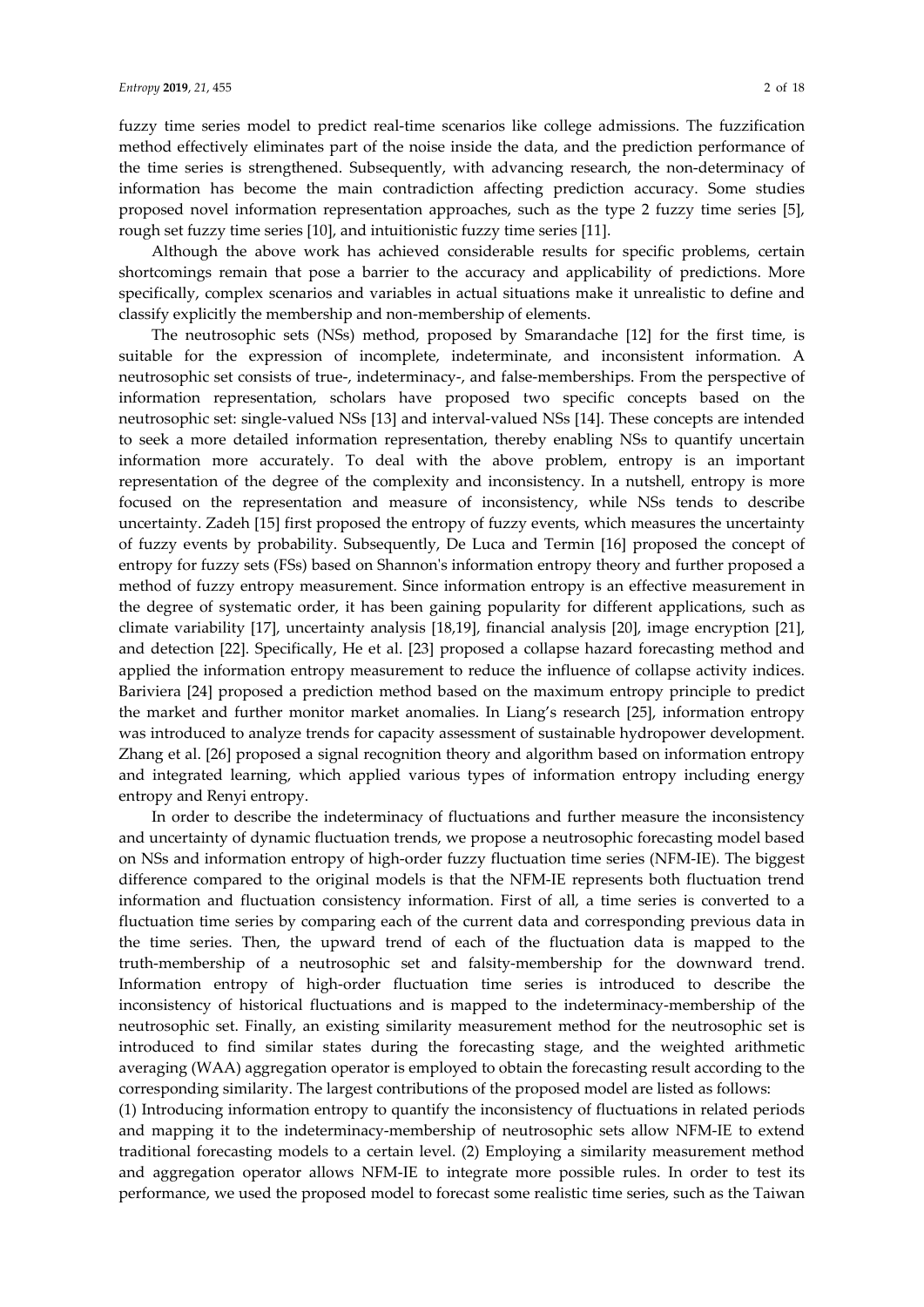Stock Exchange Capitalization Weighted Stock Index (TAIEX), the Shanghai Stock Exchange Composite Index (SHSECI), the Hang Seng Index (HSI), etc. The experimental results show that the model has a stable prediction ability for different datasets. Simultaneously, comparing the prediction error with that from other approaches proves that the model has outstanding prediction accuracy and universality.

The rest of this paper is organized as follows: Section 2 introduces the basic concepts of wave time series and information entropy. Then, the concepts proposed in this paper, such as neutrosophic fluctuation time series (NFTS) and the neutrosophic fluctuation logical relationship, are defined. Section 3 presents the specific modules of the model presented in this paper. Section 4 details the prediction steps and validates the model using TAIEX as the dataset. Section 5 further analyzes the prediction accuracy and universality of the model based on SHSECI and HSI. Finally, the conclusions and prospects are presented in Section 6.

## **2. Preliminaries**

## *2.1. Fluctuation Time Series*

**Definition 1.** Let  ${V_t | t = 1, 2, ..., T}$  be a stock time series, where *T* is the number of observations. Then,  $\{U_t | t = 2, 3, ..., T\}$  is called a fluctuation time series, where  $U_t = V_t - V_{t-1}(t = 2, 3, ..., T)$ .

## *2.2. Information Entropy of the mth-Order Fluctuation in a Time Series*

Information entropy (IE) [27] was proposed as a measurement of event uncertainty. The amount of information can be expressed as a function of event occurrence probability. The general formula for information entropy is:

$$
E = -\sum_{t=1}^{N} p(x_t) \log_2 (p(x_t))
$$
 (1)

where  $p(\cdot)$  is the probability function of a set of *N* events. In addition, the information entropy must satisfy the following conditions:  $\sum_{t=1}^{N} p(x_t) = 1, 0 < p(x_t) < 1$ . The information entropy is always positive.

According to the fuzzy set definition by Zadeh [28], each number in a time series can be fuzzified by its membership function of a fuzzy set  $L = \{L_1, L_2, ..., L_g\}$ , which can be regarded as an event in a time series. For example, when  $g = 5$ , it might represent a set of linguistic event variants as: *L =* {*L*1, *L*2, *L*3, *L*4, *L*5} *=* {*very low*, *low*, *equal*, *high*, *very high*}, etc.

**Definition 2.** Let  $F(t-1)$ ,  $F(t-2)$ , …,  $F(t-m)$  be fuzzy sets of the  $m<sup>th</sup>$ -order fluctuation time series  $\{U_t | t = m + 1, m + 2, \ldots, T\}$ . Let  $pu_t(L_1)$ ,  $pu_t(L_2)$ ,  $pu_t(L_3)$ ,  $pu_t(L_4)$ , and  $pu_t(L_5)$  be the probabilities of the occurrence of the linguistic variants *L*1, *L*2, *L*3, *L*4, and *L*<sup>5</sup> for *F*(*t* − 1), *F*(*t* − 2), *…*, *F*(*t* − *m*)*.* The information entropy of the *m*<sup>th</sup>-order fluctuation is defined as:

$$
E(U_t) = -\sum_{n=1}^{g} p_{Ut}(L_n) \log_2 (p_{Ut}(L_n))
$$
\n(2)

where  $g = 5$ ,  $E(U_t)$  is the information entropy of the *m*<sup>th</sup>-order fluctuation at point *t* in the fluctuation time series  $\{U_t | t = m + 1, m + 2, ..., T\}.$ 

## *2.3. Neutrosophic Fluctuation Time Series*

**Definition 3.** (Smarandache [12]) Let *W* be a space of points (objects), with a generic element in *W* denoted by *w.* A neutrosophic set *A* in *W* is characterized by a truth-membership function  $T_A(w)$ , am indeterminacy-membership function *IA*(*w*), and a falsity-membership function *FA*(*w*)*.* The functions *TA(w*), *IA*(*w*), and *FA*(*w*) are real standard or nonstandard subsets of *]0−*,*1+[*, where  $0^- = 0 - \varepsilon$ ,  $1^+ = 1 + \varepsilon$ ,  $\varepsilon > 0$  is an infinitesimal number. There is no restriction on the sum of *TA*(*w*), *IA*(*w*), and *FA*(*w*)*.*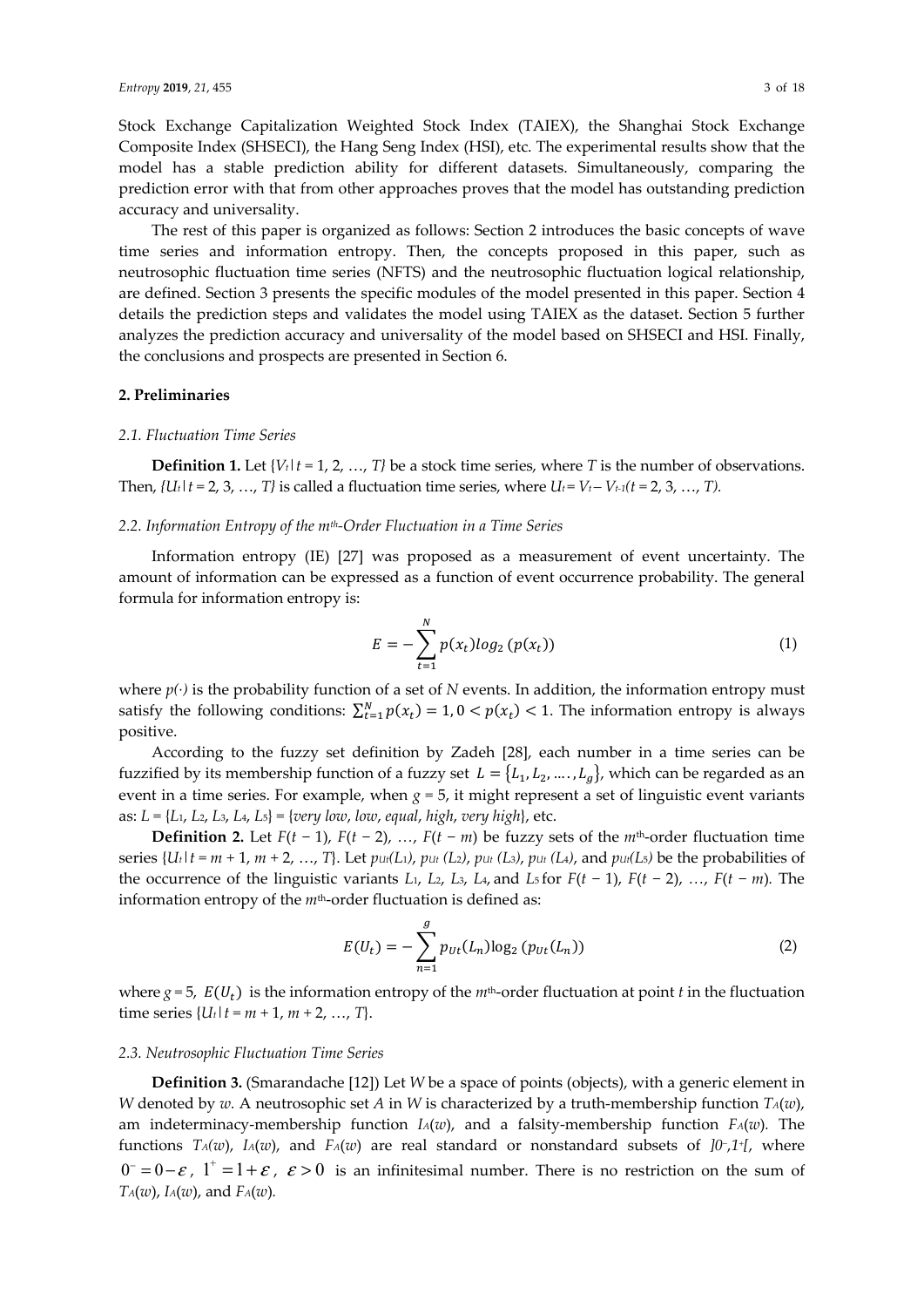**Definition 4.** Let  $\{U_t | t = 2, 3, ..., T\}$  be a fluctuation time series of a stock time series as defined in Definition 1. A number *Ut* in *U* is characterized by an upward-trend function *T*(*Ut*), a fluctuation-inconsistency function *I*(*Ut*), and downward-trend function *F*(*Ut*), which can be correspondingly mapped to the truth-membership, indeterminacy-membership, and falsity-membership dimension of a neutrosophic set, respectively. The upward-trend function *T*(*Ut*) and downward-function  $F(U_t)$  are defined according to the number  $U_t$  shown as follows:

$$
T(U_{t}) = \begin{cases} 0, & U_{t} \le m_{1} \\ f_{1}(U_{t}, m_{1}, m_{2}), & m_{1} \le U_{t} \le m_{2} \\ 1, & otherwise \end{cases} \qquad F(U_{t}) = \begin{cases} 1, & U_{t} \le o_{1} \\ f_{2}(U_{t}, o_{1}, o_{2}), & o_{1} \le U_{t} \le o_{2} \\ 1, & otherwise \end{cases}
$$
(3)

where  $m_i$  and  $o_i$  ( $j = 1, 2$ ) are parameters according to the fluctuation time series.

The fluctuation-inconsistency function *I*(*Ut*) can be represented by the information entropy  $E(U_t)$  as defined in Equation (2).

Thus, a fluctuation time series  ${U_t | t = 1, 2, 3, ..., T}$  can be represented by a neutrosophic fluctuation time series  $\{X_t | t = m + 1, m + 2, \ldots, T\}$ , where  $X_t = (T(U_t), I(U_t), F(U_t))$  is a neutrosophic set.

#### *2.4. Neutrosophic Logical Relationship*

**Definition** 5. Let  $\{X_t | t = 1, 2, 3, ..., T\}$  be a fluctuation time series. If there exists a relation  $R(t, t + 1)$ , such that:

$$
X_{t+1} = X_t \circ R(t, t+1) \tag{4}
$$

where  $\circ$  is a max–min composition operator,  $X_{t+1}$  is said to be derived from  $X_t$ , denoted by the neutrosophic logical relationship (NLR) *Xt*→*Xt*+1. *Xt* and *Xt*+1 are called the left-hand side (LHS) and the right-hand side (RHS) of the NLR, respectively.  $X_{t+1}$  can also represented by  $D_t$ . Therefore, *X*<sup>*t*→</sup>*X*<sup>*t*+1</sub> can also be represented by *X*<sup>*t*→</sup>*Dt*.</sup>

The Jaccard index, also known as the Jaccard similarity coefficient, is used to compare similarities and differences between finite sample sets [29]. The larger the Jaccard similarity value, the higher the similarity.

**Definition 6.** Let  $X_t$ ,  $X_j$  be two NSs. The Jaccard similarity between  $X_t$  and  $X_j$  in vector space can be expressed as follows:

$$
J(X_t, X_j) = \frac{r_{X_t} r_{X_j} + r_{X_t} r_{X_j}}{(r_{X_t})^2 + (r_{X_t})^2 + (r_{X_t})^2 + (r_{X_j})^2 + (r_{X_j})^2 + (r_{X_j})^2 + (r_{X_j})^2 - (r_{X_t} r_{X_j} + r_{X_t} r_{X_j})}
$$
(5)

#### *2.5. Aggregation Operator for NLRs*

**Definition 7.** Let  $X = \{X_1, X_2, ..., X_t, ..., X_n\}$ ,  $D = \{D_1, D_2, ..., D_t, ..., D_n\}$  be the LHSs and RHSs of a group of NLRs, respectively. The Jaccard similarities between  $X_t$  ( $t = 1, 2, ..., n$ ) and  $X_j$  are  $S_{X_{t,j}}$  ( $I = 1,$ 2, ..., *n*), respectively. The corresponding *Dj* can be calculated by an aggregation operator [30] as:

$$
T_{D_j} = \frac{\sum_{t=1}^{n} S_{X_{t,j}} \times T_{D_t}}{\sum_{t=1}^{n} S_{X_{t,j}}} , \quad I_{D_j} = \frac{\sum_{t=1}^{n} S_{X_{t,j}} \times I_{D_t}}{\sum_{t=1}^{n} S_{X_{t,j}}} , \tag{6}
$$

According to the definition of NLR,  $D_i$  can be represented by  $X_{i+1}$ .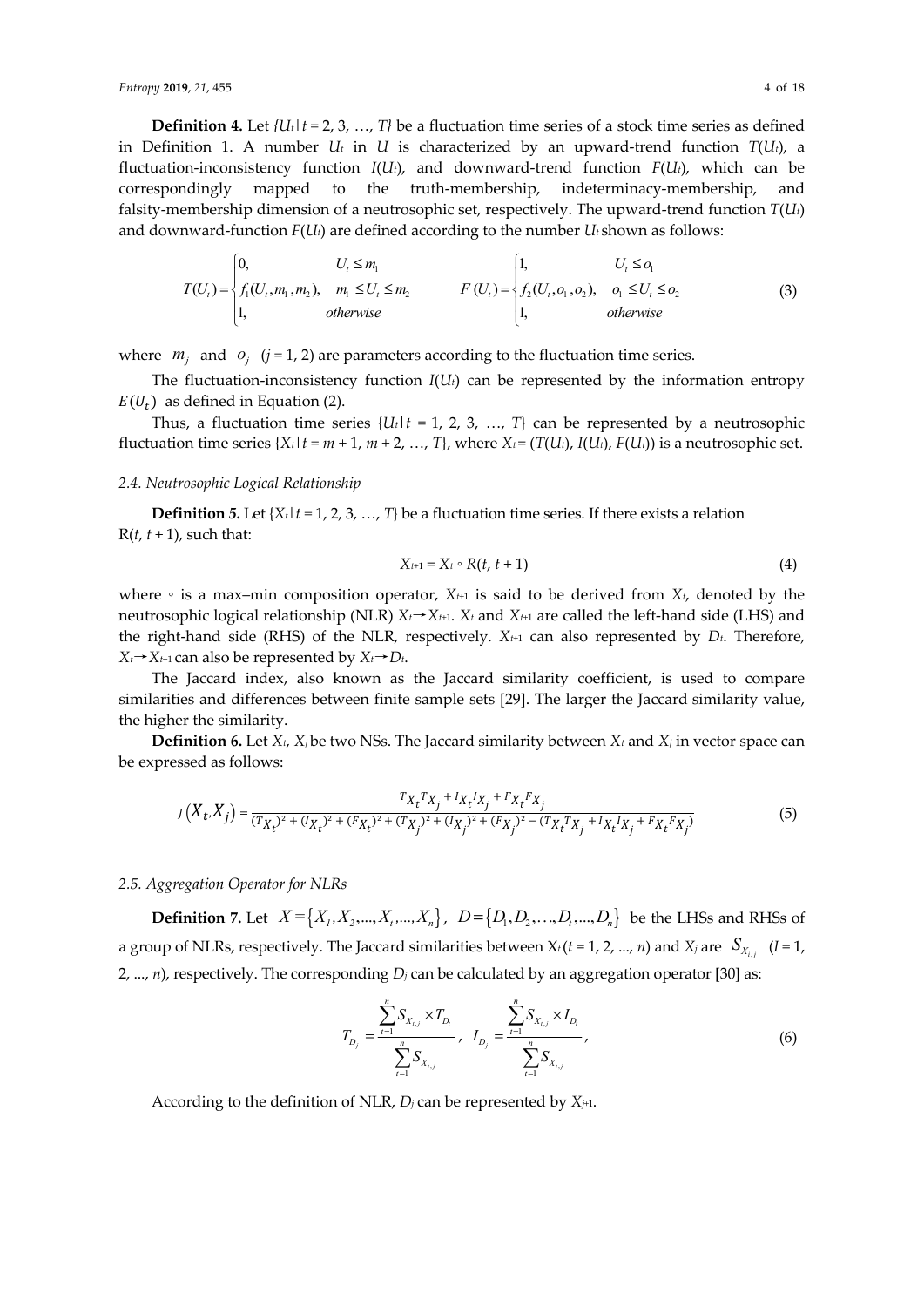#### **3. Research Methodology**

In this section, we will introduce a neutrosophic forecasting model for time series based on first-order state and information entropy of high-order fluctuation. The detailed steps are shown as follow steps and in Figure 1.



Figure 1. The flowchart of the neutrosophic forecasting model.

#### *3.1. Step 1: Using Neutrosophic Fluctuation Sets to Describe a Time Series*

Let  $\{V_t | t = 1, 2, 3, ..., T\}$  be a stock index time series and  $\{U_t | t = 2, 3, ..., T\}$  be its fluctuation time series, where  $U_t = V_t - V_{t-1}$  ( $t = 2, 3, ..., T$ ). Then, we can calculate  $len = \frac{t-2}{T-1}$ *T*  $\sum_{t=2}$ <sup>U</sup>  $len = \frac{t=2}{T-1}$  $\sum$ , which is the benchmark for interval division when calculating membership. Let  ${X_t | t = m, m + 1, m + 2, ..., T}$  be the  $m<sup>th</sup>$ -order neutrosophic expression of fluctuation time series {*U*t*|t =* 2, 3, …, *T*}*.* The conversion rules for the truth-membership  $T_{X_t}$  and falsity-membership  $F_{X_t}$  of  $X_t$  are defined as follows:

$$
T_{X_t} = \begin{cases} 0 & , \quad U_t \le -0.5len \\ \frac{U_t}{3/2 \times len} + \frac{1}{3} & , \quad -0.5 \times len \le U_t \le len \\ 1 & , \quad U_t \ge len \end{cases} \qquad F_{X_t} = \begin{cases} 1 & , \quad U_t \le -len \\ \frac{-U_t}{3/2 \times len} + \frac{1}{3} & , \quad -len \le U_t \le 0.5 \times len \\ 0 & , \quad U_t \ge 0.5len \end{cases} \tag{7}
$$

#### *3.2. Step 2: Using Information Entropy to Represent the Complexity of Historical Fluctuations*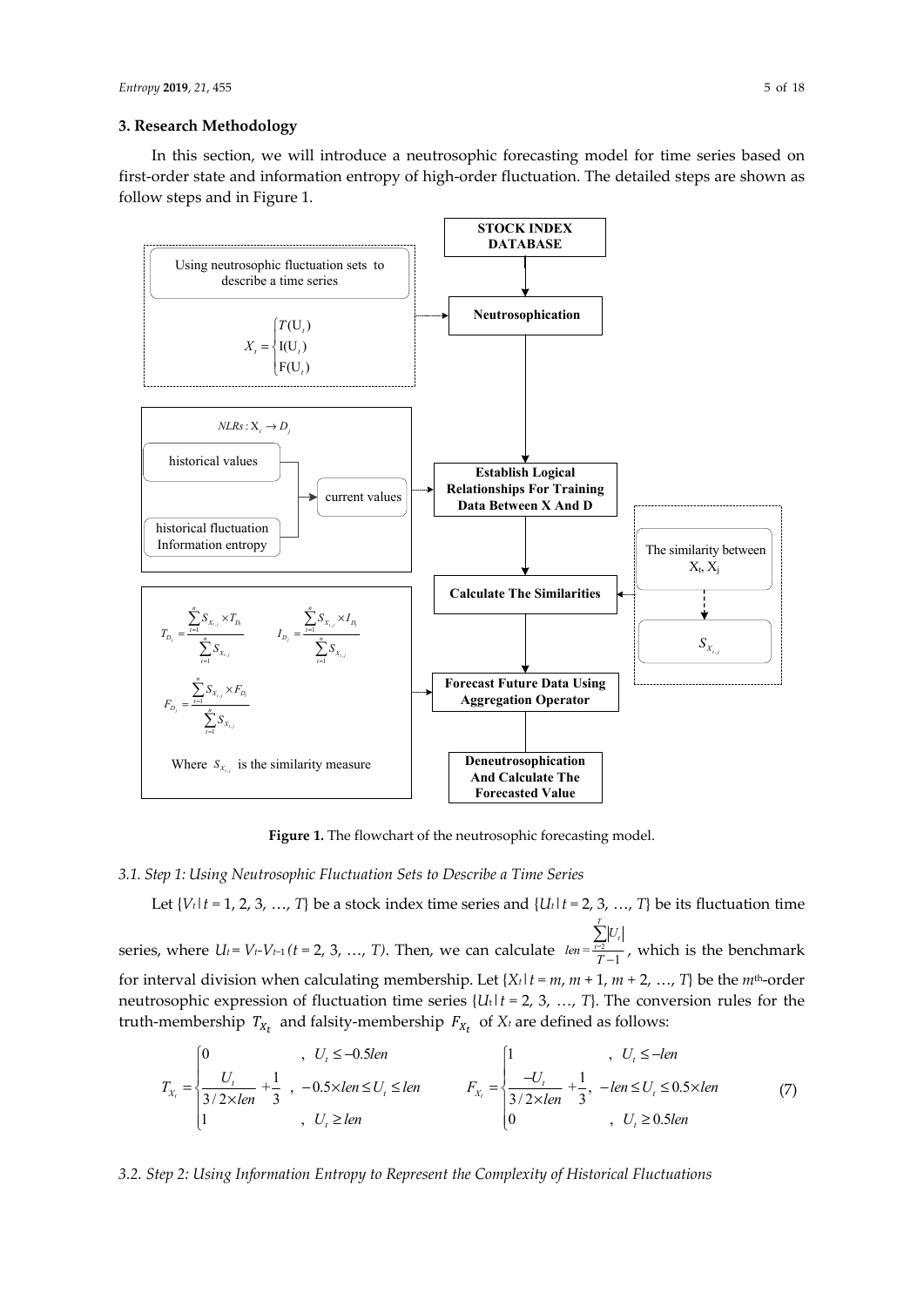${U_t | t = 1, 2, 3, ..., T}$  can be fuzzified according to a linguistic set  $L = {l_1, l_2, l_3, l_4, l_5}$ . Specifically,  $l_1 = [U_{\min}, -1.5 \times len)$ ,  $l_2 = [-1.5 \times len, -0.5 \times len)$ ,  $l_3 = [-0.5 \times len, 0.5 \times len)$ ,  $l_4 = [0.5 \times len, 1.5 \times len)$ , and  $l_5 = [1.5 \times len, U_{max})$ . The conversion rule for the indeterminacy-membership  $I_{X_t}$  is defined as follows:

$$
I_{X_t} = -\sum_{n=1}^{g} p_{X_t}(L_n) \log_2 (p_{X_t}(L_n))
$$
\n(8)

where  $g = 5$ ,  $p_{X_t}(L_n)$  indicates the probability of occurrence of the label  $l_n$  in the past  $m$  days.

#### *3.3. Step 3: Establishing Logical Relationships for Training Data*

According to Definition 5, NLRs were established as a training dataset.

## *3.4. Step 4: Calculating the Similarities between Current Data and Training Data*

According to Definition 6, similarities between current data and training data were calculated. Let *t* be the current data of the point.  $S_{X_{i,j}}$  is the similarity of NFTS between the current point *t* and training data *j*.

## *3.5. Step 5: Forecasting Neutrosophic Value Using the Aggregation Operator*

According to Definition 7, the future neutrosophic fluctuation number  $X_{t+1}$  can be generated based on the training dataset and the similarities with  $X_t$ . In order to eliminate very low similarity data, valid NLRs satisfy  $S_{X_{i,j}} \geq w'$ .

#### *3.6. Step 6: Deneutrosophication for the Neutrosophic Fluctuation Set and Calculating the Forecasted Value*

Calculating the expected value of the forecasted neutrosophic set  $X_{t+1}$ , the forecasted fluctuation value can be calculated by:

$$
V'_{t+1} = (T_{X_{t+1}} - F_{X_{t+1}}) \times len + V_t
$$
\n(9)

#### **4. Empirical Analysis**

#### *4.1. Prediction Process*

4.1.1. Step 1: After Calculating the Fluctuation Value in Stock Time Series, the Fluctuation Values Will Be Converted to Neutrosophic Time Series

This study needs to select the parameters of the model and estimate its performance. Many studies in the field of fuzzy forecasting have used the data from January–October as the training set and the data from November–December as the test dataset. To facilitate comparison with these existing studies, we also selected data from November–December as the test dataset. Considering the characteristics of time series, traditional cross-validation methods (such as *k*-fold cross-validation) have poor adaptability. A subset of data after the training subset needs to be retained for validation of model performance. Therefore, we chose a special nested cross-validation, the outer layer of which was used to estimate the model performance and the inner layer of which was used to select the parameters. Specifically, in this paper, we used TAIEX's 1999 data as an example. The closing prices from 1 January–31 October were used as the training dataset. Among them, from January–August was a training subset, and from September–October was for validation. Logical relationships were constructed between each dataset and its closest ninth-order historical values. The closing prices from 1 November–31 December were used as forecast data, and performance was evaluated by comparing forecasting and realistic data.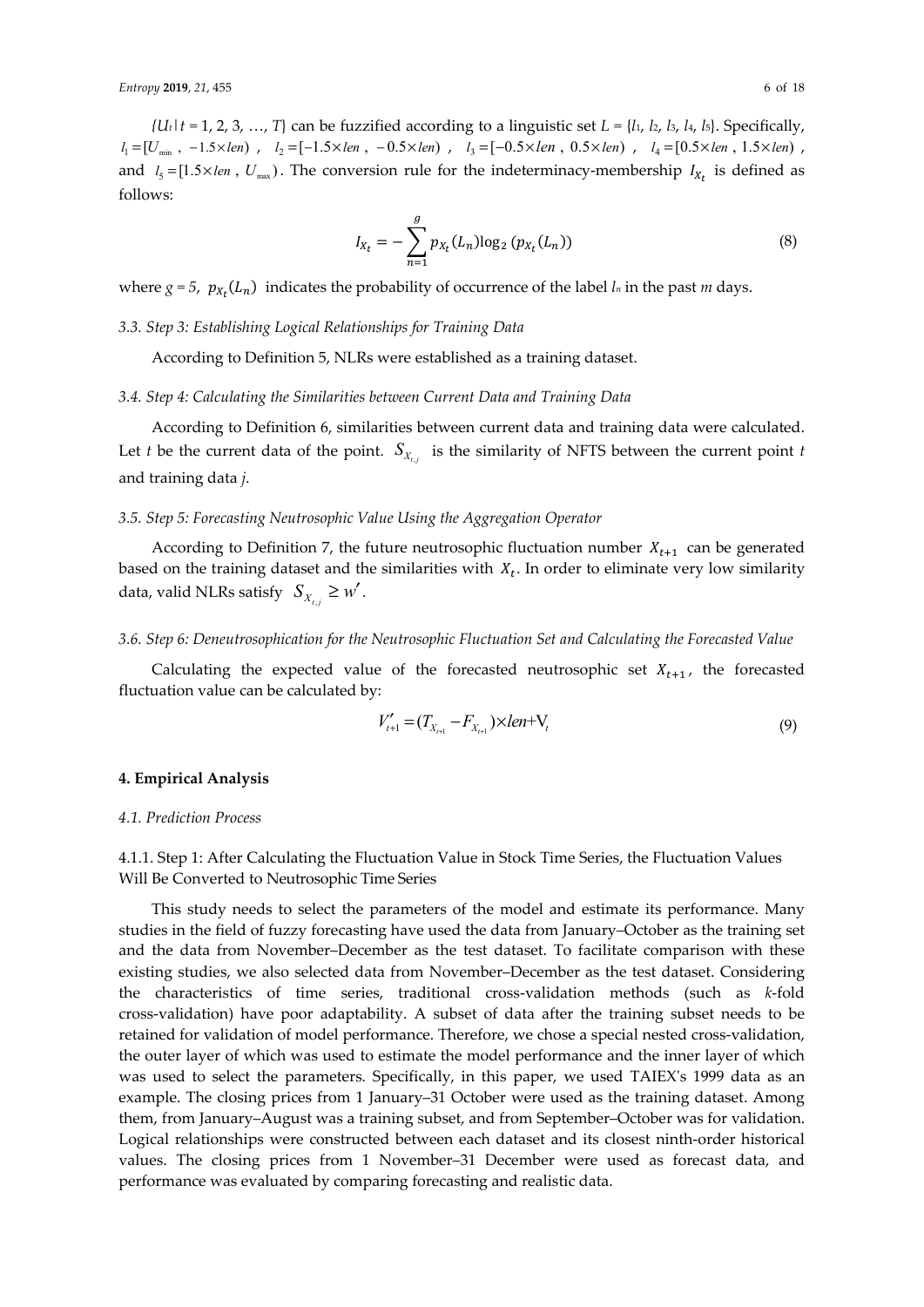#### *Entropy* **2019**, 21, 455 7 of 18

For example, when the fluctuation value is  $U_{12} = 28.7$ , the sequence of linguistic variables is  $l_4$ ,  $l_5$ ,  $l_3$ ,  $l_3$ ,  $l_2$ ,  $l_2$ ,  $l_5$ ,  $l_3$ .  $p_{U_{12}}(l_1) = 0$ ,  $p_{U_{12}}(l_2) = 0.3333$ ,  $p_{U_{12}}(l_3) = 0.3333$ ,  $p_{U_{12}}(l_4) = 0.1111$ ,  $p_{U_{12}}(l_5) =$ 0.2222. Then, we can calculate the ninth-order fuzzy fluctuation information entropy as follows:

$$
E(U_{12})=E(28.7)=-\sum_{i=1}^{5}p_{U_{12}}(l_i)\log_2(p_{U_{12}}(l_i))=1.8911
$$
\n(10)

$$
E(U_{13})=E(-106.5)=-\sum_{i=1}^{5}p_{U_{13}}(l_i)\log_2(p_{U_{13}}(l_i))=1.5307
$$
\n(11)

$$
E(-33.89) = -\sum_{i=1}^{5} p_{U_{14}}(l_i) \log_2(p_{U_{14}}(l_i)) = 1.3923
$$
 (12)

The information entropy of fluctuation time proposed in this paper is the intermediate term of NS. In order to maintain the consistency with the other two terms, the above results must be normalized. Normalized information entropy based on the maximum values of information entropy is calculated as follows:

…

$$
E'(U_{12}) = \frac{1.8911}{3.7000} = 0.5111
$$
\n(13)

$$
E'(U_{13}) = \frac{1.5307}{3.7000} = 0.4137
$$
\n(14)

$$
E'(U_{14}) = \frac{1.3923}{3.7000} = 0.3763
$$
\n(15)

In order to convert the numerical data of stock market fluctuation time series into NS, it is necessary to calculate the elements corresponding to the truth-membership term and the falsity-membership term of NS. According to Equation (7), neutrosophic set membership can be calculated. For example, when the fluctuation value is *U*12=28.7, then truth-membership  $T_{X_{12}}$  of  $X_{12}$ is  $\frac{28.7}{3/2 \times len} + \frac{1}{3} = 0.5584$  and falsity-membership  $F_{X_{12}}$  of  $X_{12}$  is  $\frac{-28.7}{3/2 \times len} + \frac{1}{3} = 0.1082$ −  $\frac{3!}{\times len} + \frac{1}{3} = 0.1082$ . Then, the fluctuation can be represented by the neutrosophic set as follows:

**…**

 $X_{12}(28.7) \rightarrow (0.5584, 0.5111, 0.1082)$  (16)

$$
X_{13}(-106.5) \to (0.0000, 0.4137, 1.0000) \tag{17}
$$

$$
X_{14}(-33.89) \rightarrow (0.0675, 0.3763, 0.5991)
$$
\n
$$
(18)
$$

$$
f_{\rm{max}}
$$

$$
X_{223}(148.18) \to (1.0000, 0.3910, 0.0000) \tag{19}
$$

…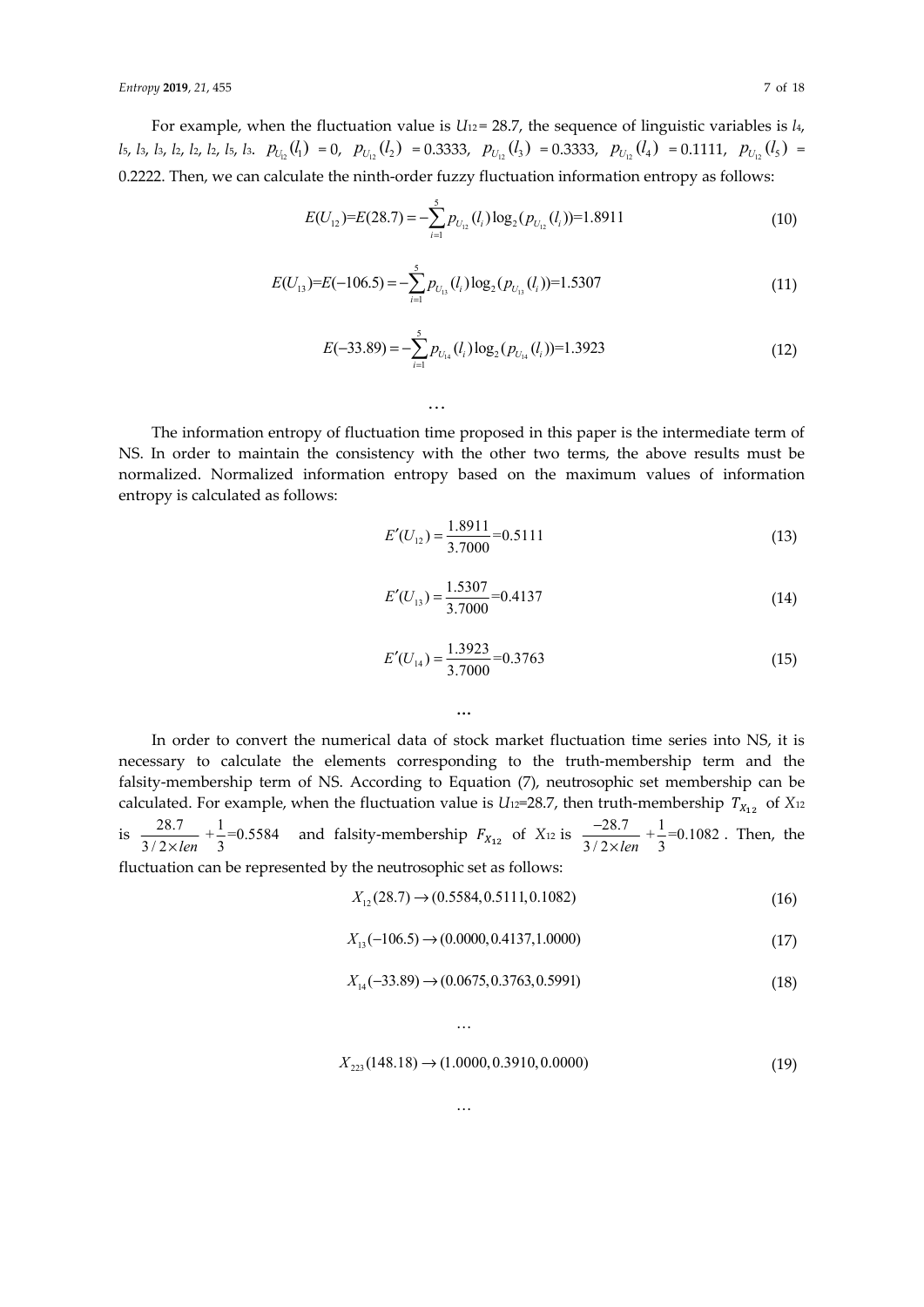4.1.2. Step 2: According to Definition 5, Establishing Mapping Relationships Based on Historical Values, Historical Trends, and Current Values

This step requires establishing neutrosophic logical relationships based on the feature and target sets, where *X*12 is the feature item of *X*13.

$$
X_{12}(x) \to X_{13}(x) = D_{12}(x) \tag{20}
$$

$$
X_{13}(x) \to X_{14}(x) = D_{13}(x) \tag{21}
$$

…

## 4.1.3. Step 3: Calculating the Jaccard Similarity

Jaccard similarity is usually used to compare similarities and differences of a limited set of samples. The higher the value, the higher the similarity. We used it to compare the current logical group with the logical groups in the training set in order to identify similar groups.  $S'_{X_{min}}$ indicates the similarity between the 223rd and 12th groups.

$$
S'_{X_{223,12}} = \frac{0.5584 \times 1.0000 + 0.5111 \times 0.3910 + 0.1082 \times 0.0000}{0.5584^2 + 0.5111^2 + 0.1082^2 + 1.0000^2 + 0.3910^2 + 0.0000^2 - (0.5584 \times 1.0000 + 0.5111 \times 0.3910 + 0.1082 \times 0.0000)} \tag{22}
$$

#### 4.1.4. Step 4: Forecasting the Neutrosophic Fluctuation Point Using the Aggregation Operator

First, we applied the Jaccard similarity measure method to locate similar LHSs of NLRs. We tested different threshold values for the training data. In this example, it was set to 0.89, and we identified 65 groups that met the criteria.

Furthermore, we calculated the forecasting NFTS using the aggregation operator: D224 = (0.5005, 0.5067, 0.3401)

## 4.1.5. Step 5: Calculating the Forecasted Value

Then, we calculated the predicted fuzzy fluctuation:

$$
Y'(t+1) = 0.5005 - 0.3401 = 0.1604
$$
\n(23)

We also calculated the real number of the fluctuation:

$$
U'(t + 1) = Y'(t + 1) \times len = 0.1604 \times 85 = 13.63
$$
\n(24)

Finally, the predicted value was obtained from the actual value of the previous day and the predicted fluctuation value:

$$
V'(t+1) = V(t) + U'(t+1) = 7854.85 + 13.63 = 7868.47
$$
\n(25)

For the sample dataset, the complete prediction result of stock fluctuation trends and the actual values are shown in Table 1 and Figure 2.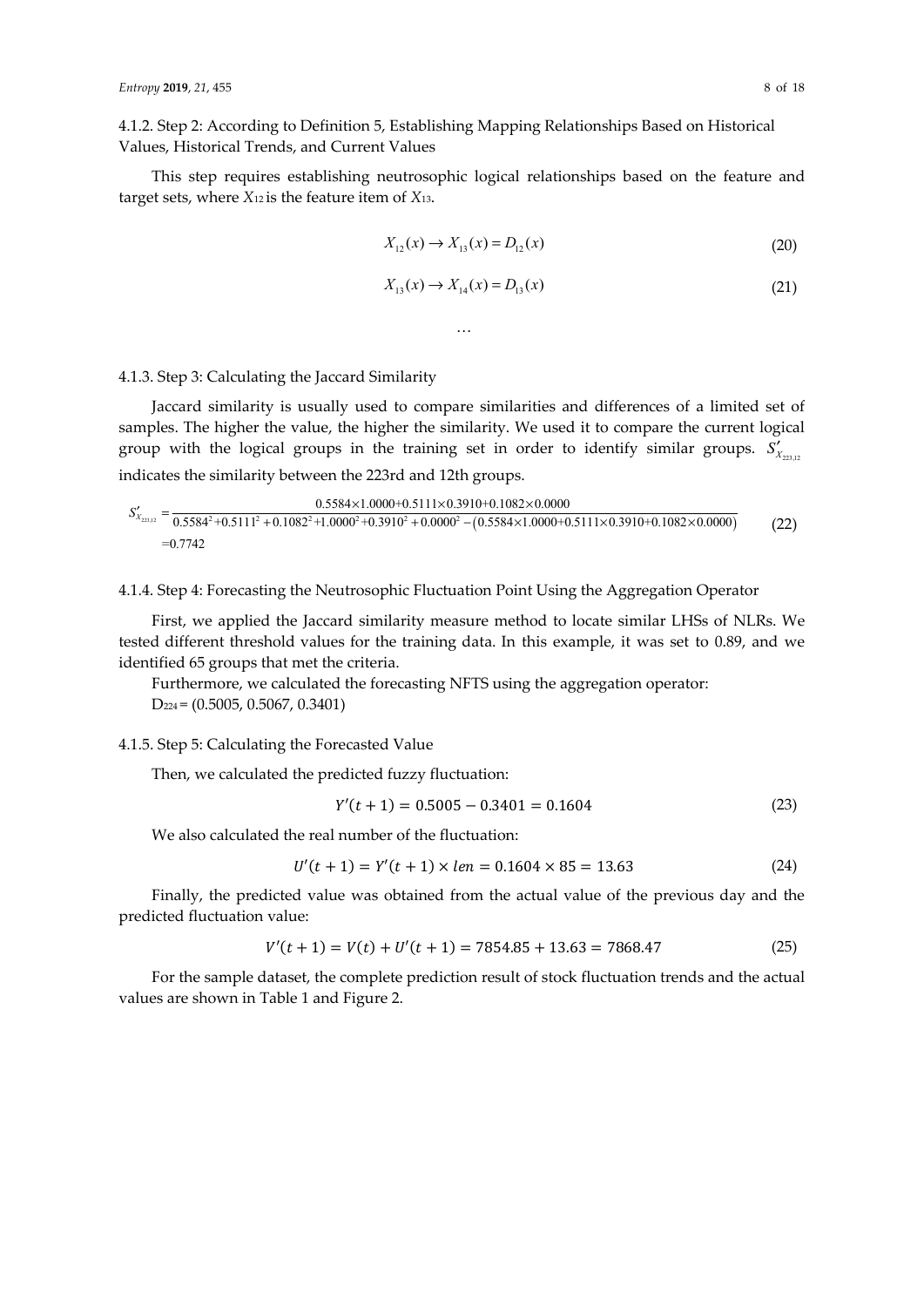

Figure 2. Forecasting results from 1 November 1999-30 December 1999.

| Date<br>(MM/DD/YY<br>YY) | Actual  | <b>Forecast</b> | $(Forecast -$<br>Actual) <sup>2</sup> | Date<br>(MM/DD/YYY<br>$\mathbf{Y}$ | Actual  | Forecast | $(Forecast -$<br>Actual) <sup>2</sup> |
|--------------------------|---------|-----------------|---------------------------------------|------------------------------------|---------|----------|---------------------------------------|
| 11/1/1999                | 7814.89 | 7868.47         | 2871.08                               | 12/1/1999                          | 7766.20 | 7719.40  | 2190.11                               |
| 11/2/1999                | 7721.59 | 7821.82         | 10,046.31                             | 12/2/1999                          | 7806.26 | 7770.62  | 1270.07                               |
| 11/3/1999                | 7580.09 | 7722.04         | 20,149.71                             | 12/3/1999                          | 7933.17 | 7814.75  | 14,022.27                             |
| 11/4/1999                | 7469.23 | 7577.92         | 11,813.96                             | 12/4/1999                          | 7964.49 | 7944.99  | 380.16                                |
| 11/5/1999                | 7488.26 | 7466.90         | 456.14                                | 12/6/1999                          | 7894.46 | 7968.41  | 5468.57                               |
| 11/6/1999                | 7376.56 | 7489.54         | 12,764.37                             | 12/7/1999                          | 7827.05 | 7895.11  | 4631.50                               |
| 11/8/1999                | 7401.49 | 7374.68         | 718.73                                | 12/8/1999                          | 7811.02 | 7826.02  | 225.13                                |
| 11/9/1999                | 7362.69 | 7399.02         | 1320.19                               | 12/9/1999                          | 7738.84 | 7808.59  | 4864.78                               |
| 11/10/1999               | 7401.81 | 7371.66         | 909.13                                | 12/10/1999                         | 7733.77 | 7738.76  | 24.94                                 |
| 11/11/1999               | 7532.22 | 7391.20         | 19,887.04                             | 12/13/1999                         | 7883.61 | 7723.92  | 25,501.56                             |
| 11/15/1999               | 7545.03 | 7543.08         | 3.82                                  | 12/14/1999                         | 7850.14 | 7897.06  | 2201.62                               |
| 11/16/1999               | 7606.20 | 7536.55         | 4851.14                               | 12/15/1999                         | 7859.89 | 7854.28  | 31.42                                 |
| 11/17/1999               | 7645.78 | 7613.89         | 1017.07                               | 12/16/1999                         | 7739.76 | 7860.82  | 14,654.64                             |
| 11/18/1999               | 7718.06 | 7643.21         | 5603.26                               | 12/17/1999                         | 7723.22 | 7738.34  | 228.50                                |
| 11/19/1999               | 7770.81 | 7729.37         | 1716.87                               | 12/18/1999                         | 7797.87 | 7722.01  | 5754.66                               |
| 11/20/1999               | 7900.34 | 7780.44         | 14,376.84                             | 12/20/1999                         | 7782.94 | 7811.00  | 787.09                                |
| 11/22/1999               | 8052.31 | 7915.24         | 18,788.73                             | 12/21/1999                         | 7934.26 | 7782.84  | 22,929.50                             |
| 11/23/1999               | 8046.19 | 8068.19         | 483.82                                | 12/22/1999                         | 8002.76 | 7946.35  | 3182.30                               |
| 11/24/1999               | 7921.85 | 8046.12         | 15,443.79                             | 12/23/1999                         | 8083.49 | 8016.21  | 4526.63                               |
| 11/25/1999               | 7904.53 | 7919.37         | 220.29                                | 12/24/1999                         | 8219.45 | 8096.51  | 15,113.68                             |
| 11/26/1999               | 7595.44 | 7906.37         | 96,679.93                             | 12/27/1999                         | 8415.07 | 8233.25  | 33,058.13                             |
| 11/29/1999               | 7823.90 | 7592.64         | 53,479.11                             | 12/28/1999                         | 8448.84 | 8429.73  | 365.06                                |
| 11/30/1999               | 7720.87 | 7836.52         | 13,376.00                             | Root Mean Square Error (RMSE)      |         |          | 102.02                                |

**Table 1.** Forecasting results from 1 November 1999–30 December 1999.

Table 1 and Figure 2 show that NFM-IE was able to successfully forecast TAIEX data from 1 November 1999–30 December 1999 based on the logical rules derived from training data.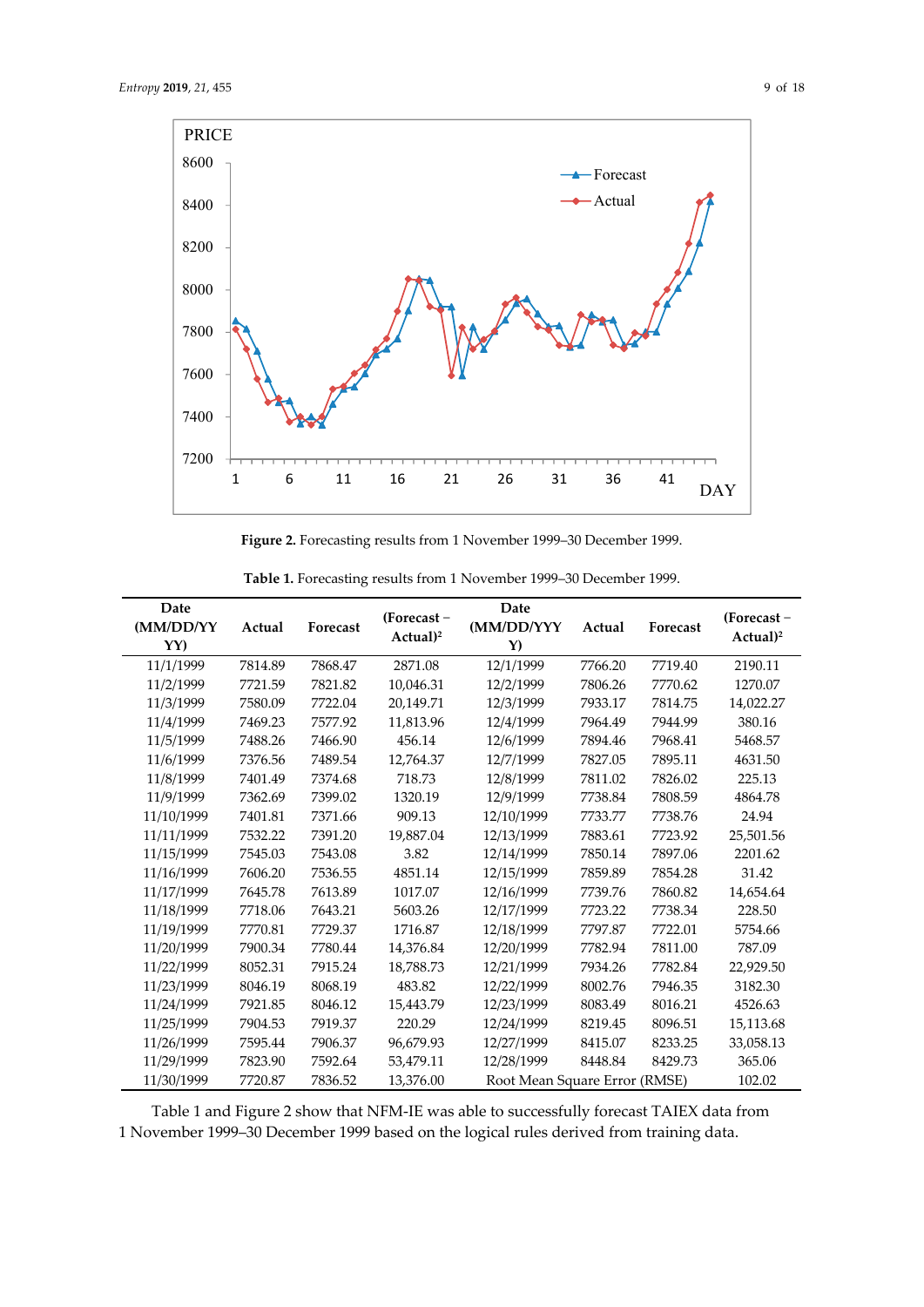#### *4.2. Performance Assessments*

During the experimental analysis, some methods were used to measure prediction accuracy in order to quantify model prediction effects. These methods are mainly used in the prediction field, including the mean squared error (MSE), the root mean squared error (RMSE), the mean absolute error (MAE), and the mean absolute percentage error (MAPE).

These expressions are respectively illustrated by Equations (26)–(29):

$$
MSE = \frac{\sum_{t=1}^{n} (forecast_t - actual_t)^2}{n}
$$
 (26)

$$
RMSE = \sqrt{\frac{\sum_{t=1}^{n} (forecast_t - actual_t)^2}{n}}
$$
 (27)

$$
MAE = \frac{\sum_{t=1}^{n} |(forecast_t - actual_t)|}{n}
$$
 (28)

$$
MAPE = \frac{\sum_{i=1}^{n} |(forecast_i - actual_i)| / actual_i}{n}
$$
 (29)

where *forecast<sub>i</sub>* represents the predicted observations and *actual<sub>t</sub>* represents actual observations.

Theil's U index [31] is primarily used to measure the deviation between predicted and actual values. It can get a relative value between zero and one, where zero means that the actual value is equal to the predicted value, that is the prediction model is perfect. At the same time, one indicates that the model prediction effect is not satisfactory. Theil´s U index is expressed as follows:

$$
U = \frac{\sqrt{\sum_{i=1}^{n} (forecast_i - actual_i)^2}}{n}
$$
  

$$
\sqrt{\frac{\sum_{i=1}^{n} forecast_i^2}{n} + \sqrt{\sum_{i=1}^{n} actual_i^2}}
$$
 (30)

According to Equations (26)–(30), we separately predicted TAIEX data from 1997–2005 and further calculated the error for each year.

**Table 2.** Comparing results of different error statistics methods for Taiwan Stock Exchange Capitalization Weighted Stock Index (TAIEX) data collected from 1997–2005.

| Year        | 1997      | 1998      | 1999      | 2000      | <b>2001</b> | 2002    | 2003    | 2004    | 2005    |
|-------------|-----------|-----------|-----------|-----------|-------------|---------|---------|---------|---------|
| <b>RMSE</b> | 141.42    | 114.69    | 102.02    | 129.94    | 114.22      | 66.84   | 53.88   | 55.24   | 53.1    |
| MSE         | 19.999.62 | 13.153.80 | 10.408.08 | 16.884.40 | 13.046.21   | 4467.59 | 2903.05 | 3051.46 | 2819.61 |
| MAE         | 113.42    | 96.31     | 79.38     | 96.65     | 92.48       | 51.65   | 41.11   | 38.65   | 41.27   |
| <b>MAPE</b> | 0.0143    | 0.0138    | 0.0102    | 0.0182    | 0.019       | 0.0111  | 0.007   | 0.0065  | 0.0067  |
| Theil's U   | 0.0089    | 0.0082    | 0.0065    | 0.0122    | 0.0119      | 0.0072  | 0.0046  | 0.0047  | 0.0043  |

From Table 2, the results of different error statistics methods showed that NFM-IE can successfully forecast different time series of TAIEX 1997–2005.

#### **5. Results Analysis**

#### *5.1. Taiwan Stock Exchange Capitalization Weighted Stock Index*

In general, TAIEX is a widely-used dataset in stock market forecasting. In order to facilitate comparison with other forecasting models, this paper also uses it as the main dataset to verify the model. Using non-stationary data can lead to spurious regressions, so we first performed a stationarity test based on the unit root test by software Eviews (Eviews10.0 Enterprise Edition,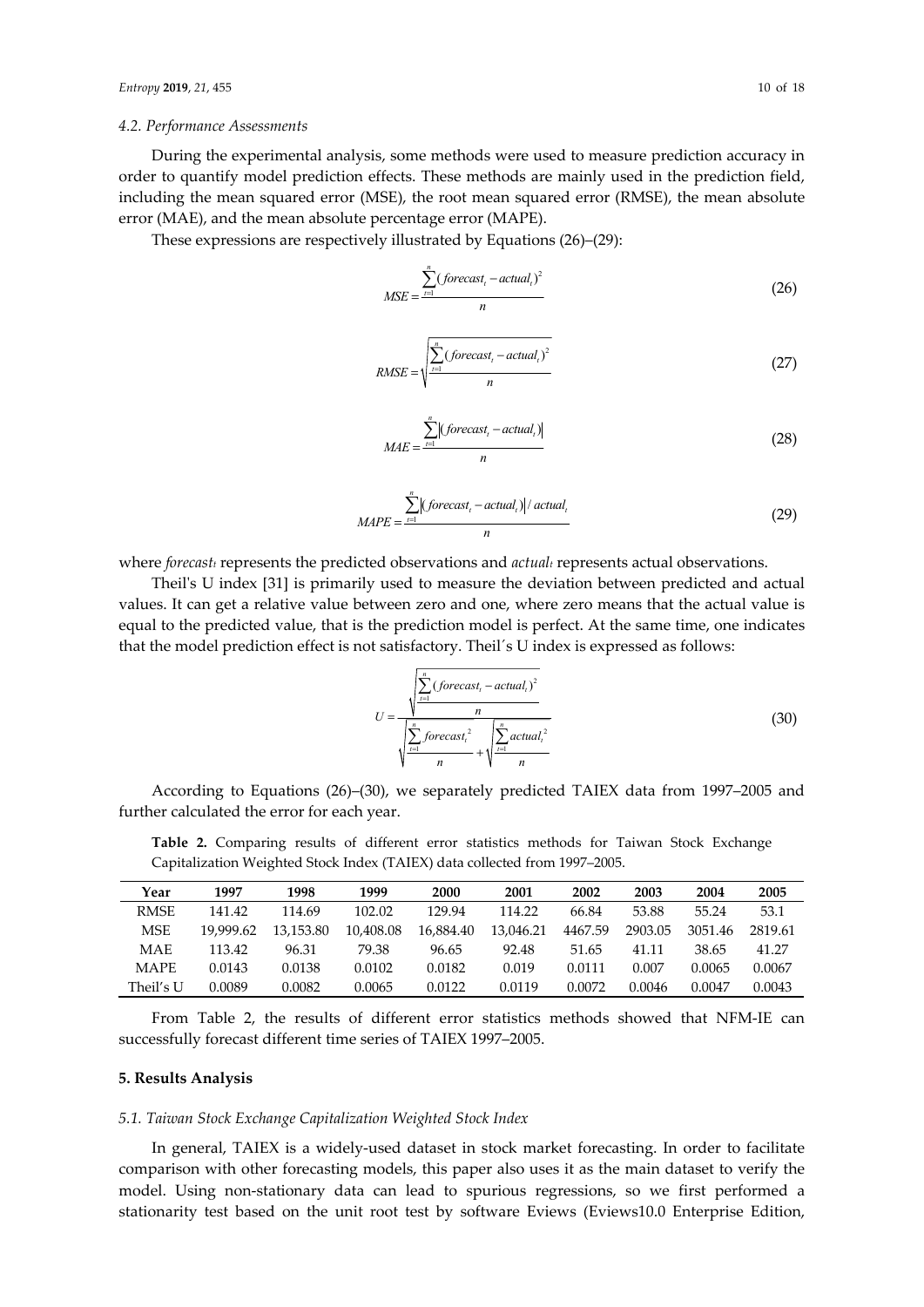Microsoft, Redmond, WA, USA). It can be concluded that the first-order difference of TAIEX 1997–2005 was stationary data, which indicates that the fluctuation data used in this study were stationary. Further, other datasets in this study were also stationary data.

The model in this paper was based on high order, and thus, different orders may affect the accuracy of the prediction. Hence, the experimental analysis showed that when the order of fuzzy fluctuation information entropy was 9–11, the stability of the model was more ideal. Table 3 shows the experimental errors for different years under different orders.

**Table 3.** Comparing average RMSEs based on different order fuzzy fluctuation time series from 1997–2005.

| Order   | 8      | 9      | 10     | 11     | 12     | 13     | 14     | 15     | 16     |
|---------|--------|--------|--------|--------|--------|--------|--------|--------|--------|
| 1997    | 141.41 | 141.42 | 141.46 | 141.9  | 141.53 | 141.72 | 141.68 | 141.8  | 141.69 |
| 1998    | 114.67 | 114.69 | 114.61 | 114.76 | 114.63 | 114.39 | 114.46 | 114.29 | 114.23 |
| 1999    | 101.86 | 102.02 | 101.7  | 101.66 | 101.55 | 101.59 | 101.7  | 101.26 | 101.54 |
| 2000    | 129.07 | 129.94 | 129.62 | 129.34 | 129.87 | 129.49 | 128.64 | 128.6  | 128.43 |
| 2001    | 113.97 | 114.22 | 114.53 | 114.86 | 115.37 | 115.11 | 115.39 | 116.06 | 116.02 |
| 2002    | 67.29  | 66.84  | 66.95  | 66.85  | 66.76  | 67.21  | 66.98  | 67.02  | 67.48  |
| 2003    | 53.84  | 53.88  | 53.99  | 53.68  | 53.74  | 53.8   | 53.55  | 53.48  | 53.45  |
| 2004    | 54.7   | 55.24  | 55.17  | 55.08  | 55.07  | 55.36  | 55.47  | 55.1   | 55.25  |
| 2005    | 53.09  | 53.1   | 53.22  | 53.09  | 53.14  | 53.11  | 53.13  | 53.04  | 52.97  |
| average | 92.21  | 92.37  | 92.36  | 92.36  | 92.41  | 92.42  | 92.33  | 92.29  | 92.34  |
| total   | 829.9  | 831.35 | 831.25 | 831.22 | 831.66 | 831.78 | 831    | 830.65 | 831.06 |

Not surprisingly, accurate fluctuation trend predictions are very important and needed. Therefore, the performance of different methods must be compared and evaluated, thus verifying the superiority or deficiency of the model. In order to verify the effects of model prediction, this section focuses on comparing this model's experimental results with those from other models. Comparing the errors across model showed that the current model had certain advantages in prediction accuracy. Table 4 shows the prediction errors for the different methods between 1997 and 2005. The NFM-IE hybrid model achieved better prediction accuracy compared to the traditional regression model, autoregressive model, neural network model, and fuzzy model (Table 4). In addition, NFM-IE exhibited better predictive power in some years compared to other hybrid models based on the fuzzy theory.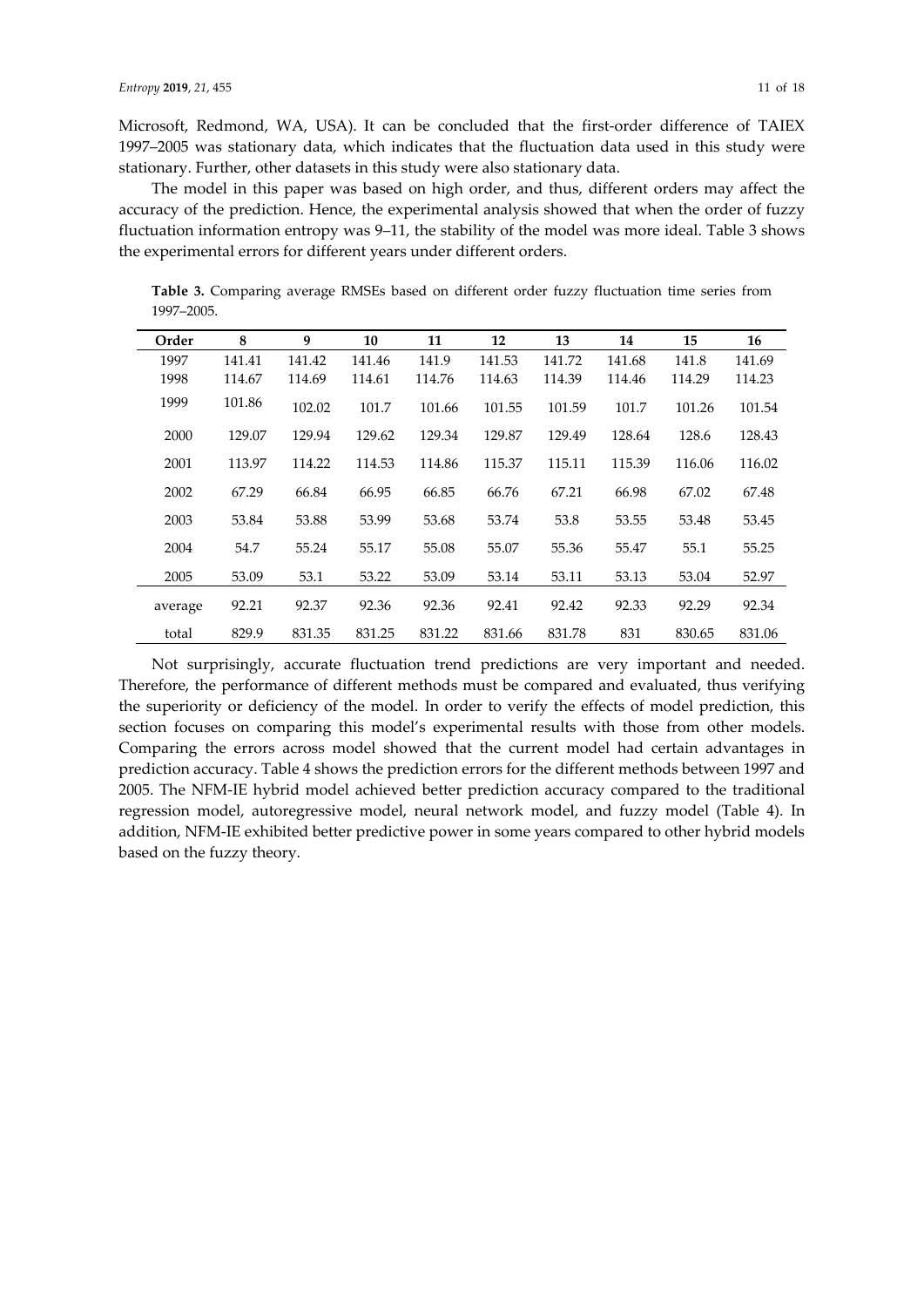



**Table 4.** Performance comparison of prediction RMSEs with other models. NFM-IE, neutrosophic forecasting model based on information entropy.

| <b>TYPE</b>                                              | Methods                                                                                      | <b>RMSE</b> |        |        |        |        |       |       |       |       |         |        |
|----------------------------------------------------------|----------------------------------------------------------------------------------------------|-------------|--------|--------|--------|--------|-------|-------|-------|-------|---------|--------|
|                                                          |                                                                                              | 1997        | 1998   | 1999   | 2000   | 2001   | 2002  | 2003  | 2004  | 2005  | Average | Total  |
| Regression                                               | Univariate conventional regression model $(U_R)$ [32,33]                                     | N/A         | N/A    | 164    | 420    | 1070   | 116   | 329   | 146   | N/A   | 374.20  | 2245   |
| Model                                                    | Bivariate conventional regression model $(B_R)$ [32,33]                                      | N/A         | N/A    | 103    | 154    | 120    | 77    | 54    | 85    | N/A   | 98.80   | 593    |
| Auto-                                                    | Autoregressive model for order one (AR_1) [34]                                               | 146.22      | 144.53 | 116.84 | 155.12 | 112.39 | 97.09 | 91.67 | 79.94 | N/A   | 117.98  | 653.05 |
| regressive                                               | Autoregressive model for order two (AR_2) [34]                                               | 174.09      | 135.21 | 128.15 | 142.3  | 129.84 | 89.8  | 66.58 | 60.33 | N/A   | 115.79  | 617    |
| Univariate neural network model (U NN) [32,33]<br>Neural |                                                                                              |             | N/A    | 107    | 309    | 259    | 78    | 57    | 60    | N/A   | 145.00  | 870    |
| network                                                  | Bivariate neural network mode (B NN) [32,33]                                                 | N/A         | N/A    | 112    | 274    | 131    | 69    | 52    | 61    | N/A   | 116.40  | 699    |
|                                                          | fuzzy forecasting and fuzzy rule(F-R) [35]                                                   | N/A         | N/A    | 123.64 | 131.1  | 115.08 | 73.06 | 66.36 | 60.48 | N/A   | 94.95   | 569.72 |
| Fuzzy                                                    | Fuzzy time-series model based on rough set rule (F-RS) [36]                                  | N/A         | 120.8  | 110.7  | 150.6  | 113.2  | 66    | 53.1  | 58.6  | 53.5  | 90.81   | 605.7  |
|                                                          | Fuzzy variation groups (F-VG) [37]                                                           | 140.86      | 144.13 | 119.32 | 129.87 | 123.12 | 71.01 | 65.14 | 61.94 | N/A   | 106.92  | 570.4  |
|                                                          | Multi-variable fuzzy and particle swarm optimization (M_F-PSO) [38]                          | 138.41      | 113.88 | 102.34 | 131.25 | 113.62 | 65.77 | 52.23 | 56.16 | N/A   | 96.71   | 521.37 |
|                                                          | Univariate fuzzy and particle swarm optimization (U_F-PSO) [39]                              | 143.6       | 115.34 | 99.12  | 125.7  | 115.91 | 70.43 | 54.26 | 57.24 | 54.68 | 92.92   | 577.34 |
| Fuzzy+                                                   | Autoregressive moving average and fuzzy logical Relationships (ARMA-FR) [40]                 |             | 119.85 | 99.03  | 128.62 | 125.64 | 66.29 | 53.2  | 56.11 | 55.83 | 94.05   | 584.72 |
|                                                          | Back propagation neural network and high-order fuzzy-fluctuation trends<br>$(BPNN-HFT)$ [41] | 142.99      | 112.51 | 96.77  | 126.85 | 120.12 | 66.39 | 54.87 | 58.1  | 54.7  | 92.59   | 577.8  |
|                                                          | NFM-IE                                                                                       | 141.42      | 114.69 | 102.02 | 129.94 | 114.22 | 66.84 | 53.88 | 55.24 | 53.1  | 92.37   | 575.24 |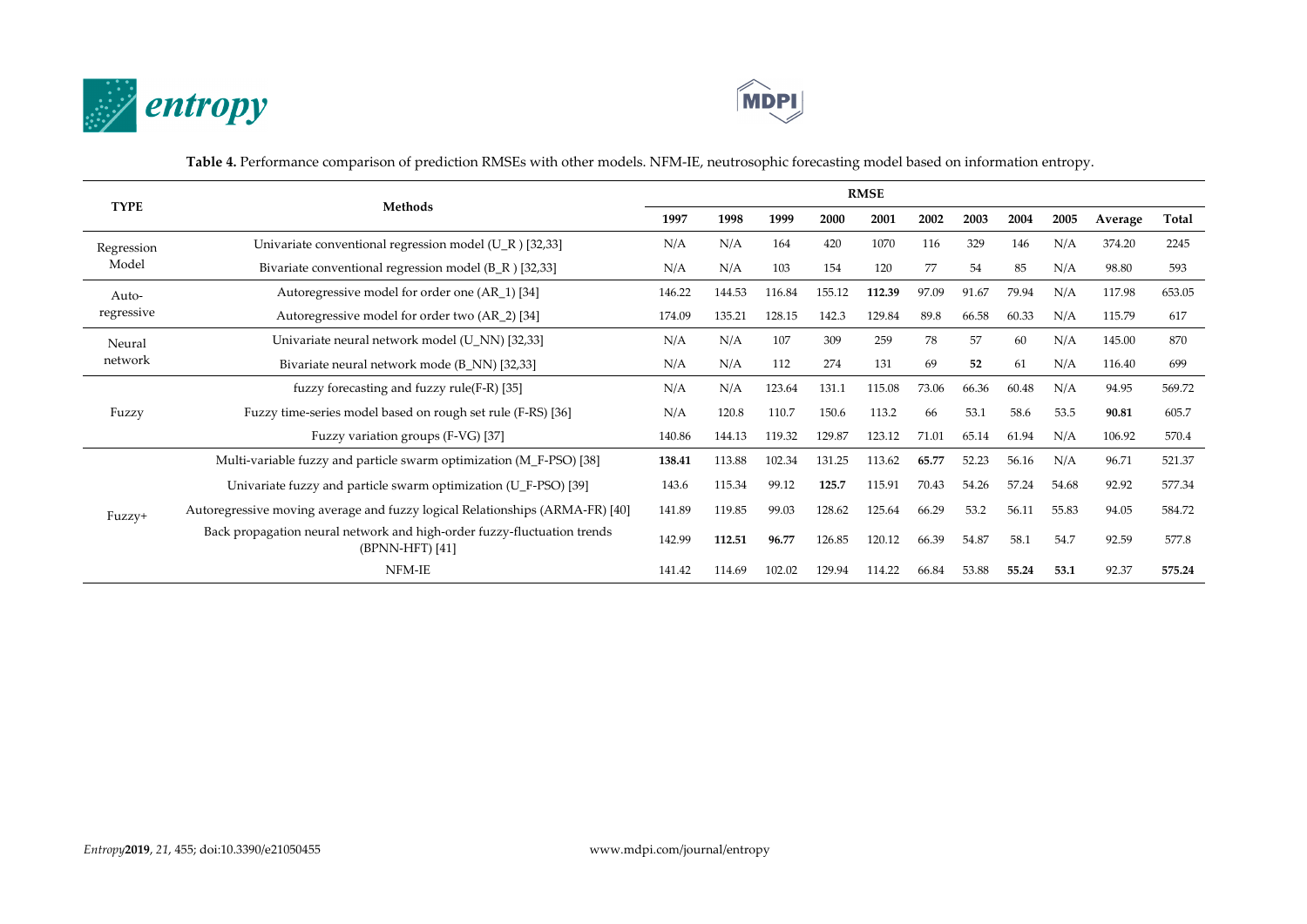



# *5.2. Forecasting Shanghai Stock Exchange Composite Index*

SHSECI is one of the most typical stock indices in China, with certain representativeness. We selected it as an experimental dataset to verify the model's applicability.

Recently, scholars have proposed more comprehensive models based on traditional prediction methods. For example, Guan et al. [40] proposed a two-actor autoregressive moving average model based on the fuzzy logical relationships (ARMA-FR). Guan et al. [41] proposed a model based on back propagation neural network and high-order fuzzy-fluctuation trends (BPNN-HFT). This section compares several typical prediction methods. The results indicated that the model can also effectively predict the stock index. Table 5 and Figure 3 show a comparison of the different prediction methods.

**Table 5.** RMSEs of forecast errors for the Shanghai Stock Exchange Composite Index SHSECI from 2007–2015.

| Year                                                                        | 2007                                                   | 2008 | 2009 2010 |  |  |  | 2011 2012 2013 2014 2015 Average |
|-----------------------------------------------------------------------------|--------------------------------------------------------|------|-----------|--|--|--|----------------------------------|
| ARMA-FR (2017) [40] 129.22 79.77 59.96 49.48 29.7 23.14 22.13 44.11 58.89   |                                                        |      |           |  |  |  | 55.15                            |
| BPNN-HFT (2018) [41] 123.89 57.44 48.92 47.34 28.37 25.84 21.43 50.59 59.69 |                                                        |      |           |  |  |  | 51.50                            |
| NFM-IE                                                                      | 112.10 51.98 49.37 45.58 28.22 24.92 20.21 50.44 59.77 |      |           |  |  |  | 49.17                            |



**Figure 3.** RMSEs of forecast errors for SHSECI from 2007–2015.

The comparison shows that NFM-IE outperformed other methods in predicting SHSECI from 2007–2015.

Comparing the average value of the SHSECI prediction error showed that NFM-IE had better prediction accuracy and stability compared to the neural network-based BPNN-HFT model and the statistical-based ARMA-FR model.

## *5.3. Forecasting Hong Kong-Hang Seng Index*

Finally, the Hong Kong-Hang Seng Index (HSI) was selected as the experimental dataset. Comparing several authoritative prediction methods, we can verify the universality of the model in other stock markets. Table 6 and Figure 4 show a comparison of the different prediction methods from 1998–2012.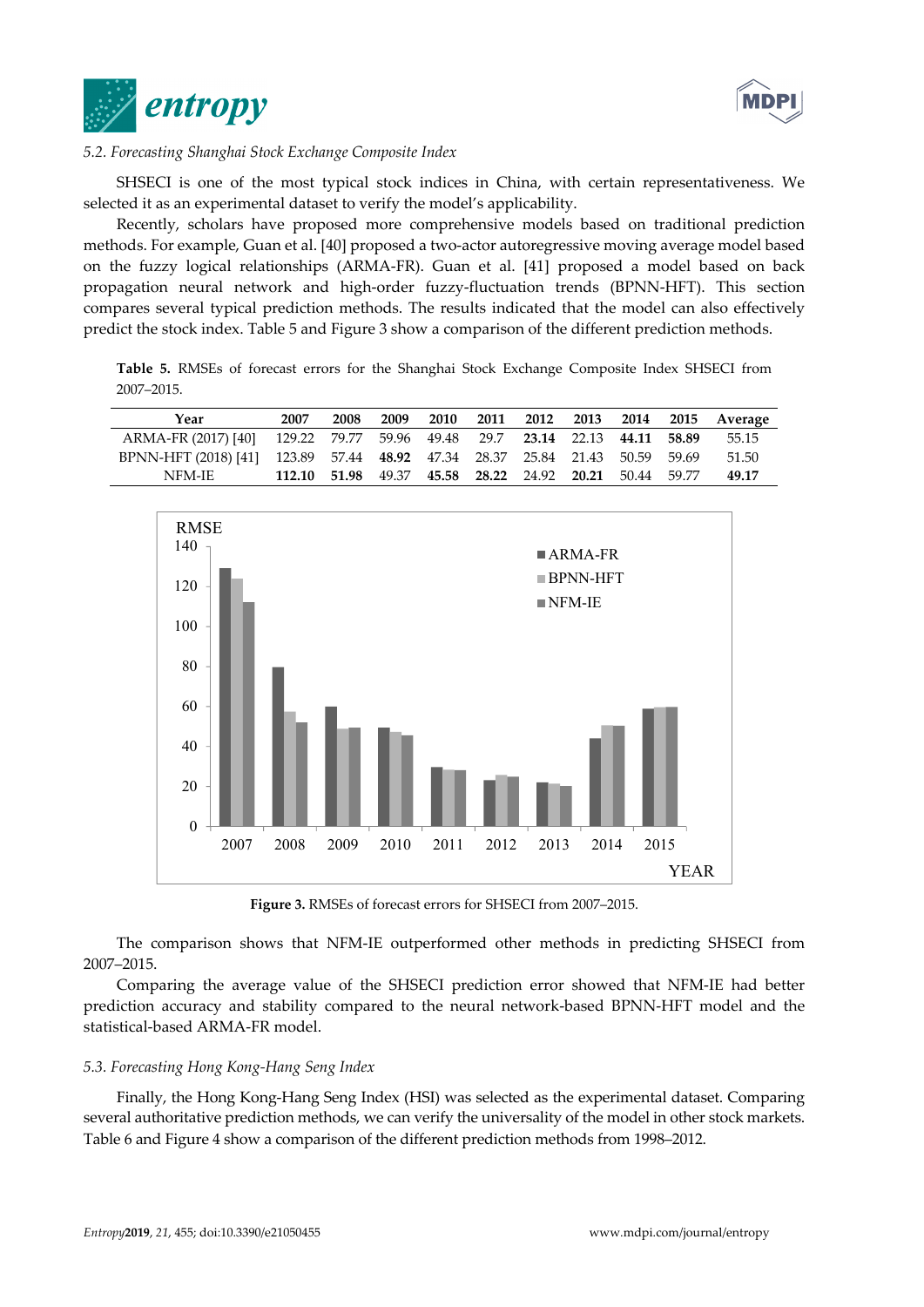



**Table 6.** RMSEs of forecast errors for the Hong Kong-Hang Seng Index (HSI) from 1998–2012.

| A. Method                |        |        |        |        |               |        |        |              |        | B. 1998 C. 1999 D. 2000 E. 2001 F. 2002 G. 2003 H. 2004 I. 2005 J. 2006 K. 2007 L. 2008 2009 2010 2011 |                             |                     |  |                             | 2012 Average |
|--------------------------|--------|--------|--------|--------|---------------|--------|--------|--------------|--------|--------------------------------------------------------------------------------------------------------|-----------------------------|---------------------|--|-----------------------------|--------------|
| Yu (2005) [42]           | 291.4  | 469.6  | 297.05 | 316.85 | 123.7         | 186.16 | 264.34 | 112.4        | 252.44 | 912.67                                                                                                 | 684.9                       |                     |  | 442.64 382.06 419.67 239.11 | 359.66       |
| Wan (2017) [43]          | 326.62 | 637.1  | 356.7  | 299.43 | 155.09        | 226.38 | 239.63 | 147.2        | 466.24 | 1847.8                                                                                                 | 2179                        |                     |  | 437.24 445.41 688.04 477.34 | 595.26       |
| Ren (2016) [44]          | 296.67 | 761.9  | 356.81 | 254.07 | 155.4         | 199.58 | 540.19 | 1127         | 407.89 | 1028.7                                                                                                 | 593.8                       | 435.18 718.33 578.7 |  | 442.44                      | 526.46       |
| Cheng (2018) [36] 201.99 |        | 231.91 | 251.7  | 156.58 | 106.26 118.74 |        | 105.38 | 103.96 189.2 |        | 682.08                                                                                                 | 460.12 326.65 260.67 346.33 |                     |  | 190.13                      | 248.78       |
| NFM-IE                   | 195.86 | 223.91 | 246.11 | 163.49 | 105.65        | 122.04 | 102.23 | 105.37       | 173.55 | 694.89                                                                                                 | 469.11                      |                     |  | 319.7 274.73 347.2 181.98   | 248.39       |



**Figure 4.** RMSEs of forecast errors for HSI from 1998–2012.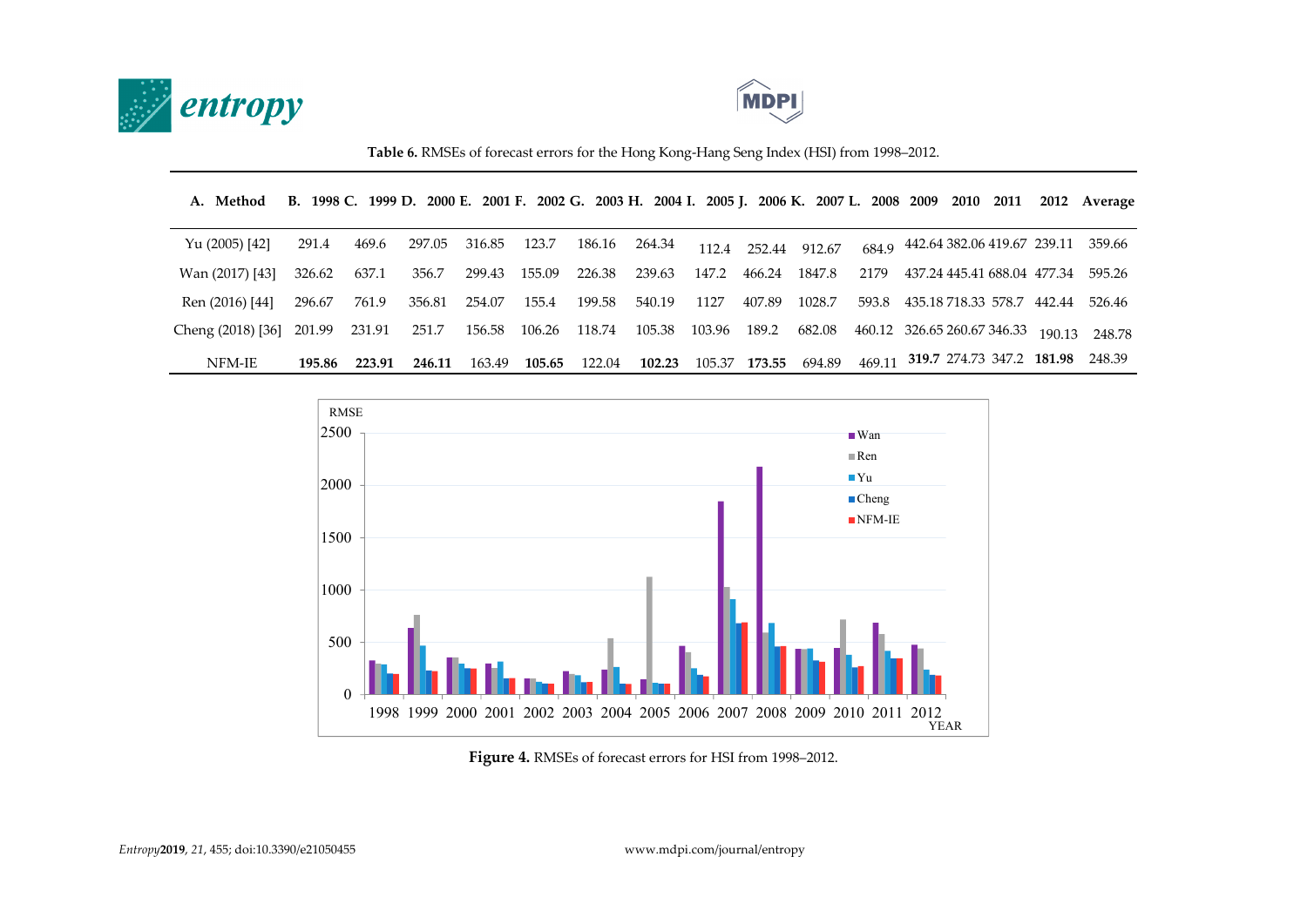



To further evaluate the validity of the proposed model, we used Friedman's test to perform a significance test based on the study of Demšar [45]. For reference, Friedman's test is a parametric statistical test that was proposed by Milton Friedman [46–48]. To further illustrate the significance of the model's predictions compared to other prediction methods, this section will use Friedman's test and the post-hoc test for significance analysis. In the Friedman test phase, SPSS was used for statistical testing, and the post-hoc test phase was based on manual calculations.

In the first stage, Friedman's test requires comparison of the average ranking of different algorithms  $R_j = \frac{1}{N} \sum_i r_i^j$ , where,  $r_i^j$  is the rank of the *j*-th of *k* algorithms on the *i*-th of *N* datasets. The ranking of each method was based on the analysis of HSI forecast results as shown in Table 7.

| Method            | Rank |
|-------------------|------|
| Yu (2005) [42]    | 3.40 |
| Wan (2017) [43]   | 4.40 |
| Ren (2016) [44]   | 4.20 |
| Cheng (2018) [36] | 1.53 |
| NFM-IE            | 147  |

**Table 7.** The rank of the forecasting results of the HSI.

Through software analysis, we concluded that the method had the highest comprehensive ranking. In addition, according to the Chi-square distribution, there were significant differences between these methods.

$$
CD = q_{\alpha} \sqrt{\frac{k(k+1)}{6N}}
$$
\n(31)

In the second stage, in order to further compare the different methods, we used the Nemenyi test [49]. According to Equation (31),  $\alpha$  = 0.05 and CD = 1.575. Upon further comparison, we found that the method proposed in this study had significant advantages over Yu (2005) [42], Wan (2017) [43], Ren (2016) [44], etc. Although it was not significant compared with Cheng's method (2018) [36], the NFM-IE had certain advantages from the perspective of error mean and average level.

## *5.4. Discussion*

The research was mainly focused on two issues. The first was whether the uncertainty of stock market volatility can be used as a key feature of forecasting in a complex environment. The other was whether the prediction method considering uncertainty and trend was effective. We first used the inconsistency of historical fluctuations as a stock forecasting feature and further characterized and quantified it. Then, we applied the neutrosophic set to be the representation of the information and established a neutrosophic logic relationship based on wave inconsistency. Through experimental analysis, the proposed model achieved robustness and stability with relatively few parameters. In addition, it was also proven that predictions that consider inconsistency are meaningful and effective. The advantages were embodied in the following aspects: First, NFM-IE did not need to establish complex assumptions compared to traditional regression-based prediction models. Second, the NFM-IE prediction process was more interpretable than the neural network. Finally, compared with the fuzzy prediction method, NFM-IE effectively utilized data inconsistency as key information. All in all, the model showed satisfactory performance. However, it also showed certain limitations: First, the model used single stock market data as the system input and failed to consider multiple factors fully. Secondly, using information entropy as a key tool for uncertainty measurement requires further optimization in characterizing data.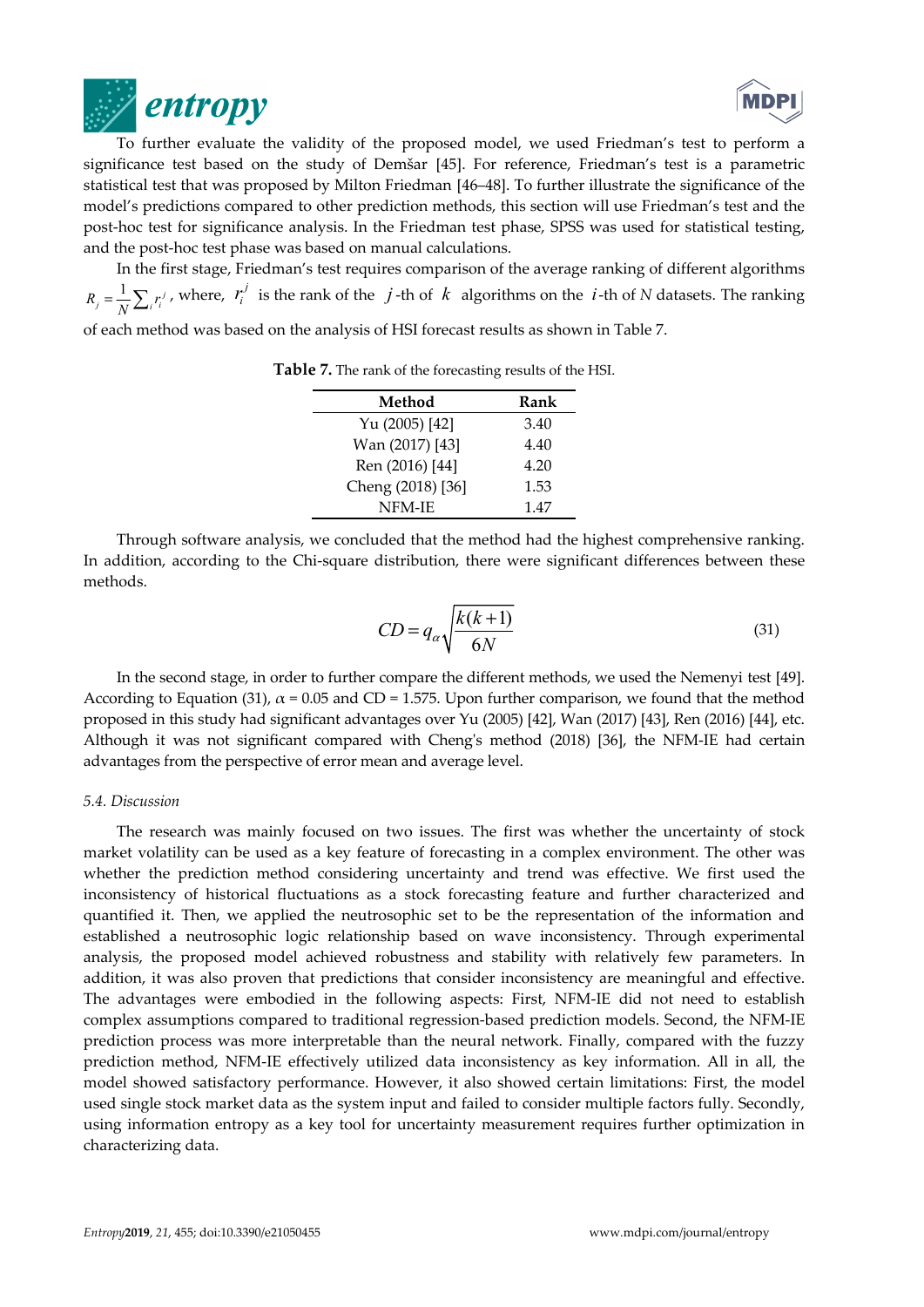## **6. Conclusions**

In this paper, we presented the concept of NFTS and proposed a prediction model based on the neutrosophic set and information entropy of high-order fuzzy fluctuation time series. This model had significant performance advantages over existing fuzzy time series models, machine learning prediction models, and traditional economic prediction models. In this paper, we applied three typical test datasets to prove that the model had certain universality and stability. In addition, this paper had a certain degree of scientific contribution in the following aspects: First, the concept of NFTS was proposed. Second, this paper proposed information entropy based on high-order fluctuation time series. Finally, this paper established NLRs based on NFTS and information entropy. This paper discussed the first-order neutrosophic time series to characterize the historical state of uncertainty and high-order information fluctuation entropy to measure the complexity of historical fluctuations. Other types of time series will be tested in the future. Meanwhile, future research should aim to establish detailed high-order neutrosophic time series models indicating the uncertainty of historical trends. In this study, we have considered the Jaccard similarity measure for comparing *X\_t* and *X\_j*. Further work could considered the Jensen–Shannon distance [20], which accomplishes the triangular inequality. Furthermore, in order to verify the robustness of the forecast in longer forecast scenarios, we will extend the model to 2, 3, or 4 periods ahead.

**Author Contributions:** Data curation, Z.D.; Supervision, H.G.; Validation, H.G., S.G. and A.Z.; Writing—original draft, Z.D.; Writing—review & editing, A.Z.

**Funding:** This work was supported by the National Natural Science Foundation of China under Grant 71704066.

**Acknowledgments:** The authors are indebted to the anonymous reviewers for their very insightful comments and constructive suggestions, which helped improve the quality of this paper.

**Conflicts of Interest:** The authors declare no conflict of interest. The funders had no role in the design of the study; in the collection, analyses, or interpretation of data; in the writing of the manuscript; nor in the decision to publish the results.

## **References**

- 1. Han, M.; Xu, M. Laplacian Echo State Network for Multivariate Time Series Prediction. *IEEE Trans. Neural Networks Learn. Syst*. **2018**, *29*, 238–244.
- 2. Mishra, N.; Soni, H.K.; Sharma, S.; Upadhyay, A.K. Development and Analysis of Artificial Neural Network Models for Rainfall Prediction by Using Time-Series Data. *Int. J. Intell. Syst. Appl*. **2018**, *10*, 16–23.
- 3. Safari, N.; Chung, C.Y.; Price, G.C.D. A Novel Multi-Step Short-Term Wind Power Prediction Framework Based on Chaotic Time Series Analysis and Singular Spectrum Analysis. *IEEE Trans. Power Syst*. **2018**, *33*, 590–601. doi:10.1109/TPWRS.2017.2694705.
- 4. Moskowitz, D. Implementing the template method pattern in genetic programming for improved time series prediction. *Genet. Program. Evol. M*. **2018**, *19*, 271–299.
- 5. Soto, J.; Melin, P.; Castillo, O. *Ensembles of Type 2 Fuzzy Neural Models and Their Optimization with Bio-Inspired Algorithms for Time Series Prediction*; (Springerbriefs in Applied Sciences & Technology); Springer Nature Switzerland AG: Basel, Switzerland, 2018.
- 6. Soares, E.; Costa, P., Jr.; Costa, B.; Leite, D. Ensemble of evolving data clouds and fuzzy models for weather time series prediction. *Appl. Soft Comput*. **2018**, *64*, 445–453.
- 7. Song, Q.; Chissom, B.S. Forecasting enrollments with fuzzy time series—part I. *Fuzzy Sets Syst*. **1993**, *54*, 1–9.
- 8. Song, Q.; Chissom, B.S. Fuzzy time series and its models. *Fuzzy Sets Syst*. **1993**, *54*, 269–277. doi:10.1016/0165-0114(93)90372-O.
- 9. Song, Q.; Chissom, B.S. Forecasting enrollments with fuzzy time series—Part II. *Fuzzy Sets Syst*. **1991**, *62*, 1–8.
- 10. Cheng, C.H.; Yang, J.H. Fuzzy Time-Series Model Based on Rough Set Rule Induction For Forecasting Stock Price. *Neurocomputing* **2018**, *302*, 33–45.
- 11. Kumar, S.; Gangwar, S. Intuitionistic fuzzy time series: An approach for handling non-determinism in time series forecasting. *IEEE Trans. Fuzzy Syst.* **2016**, *24*, 1270–1281. doi:10.1109/TFUZZ.2015.2507582.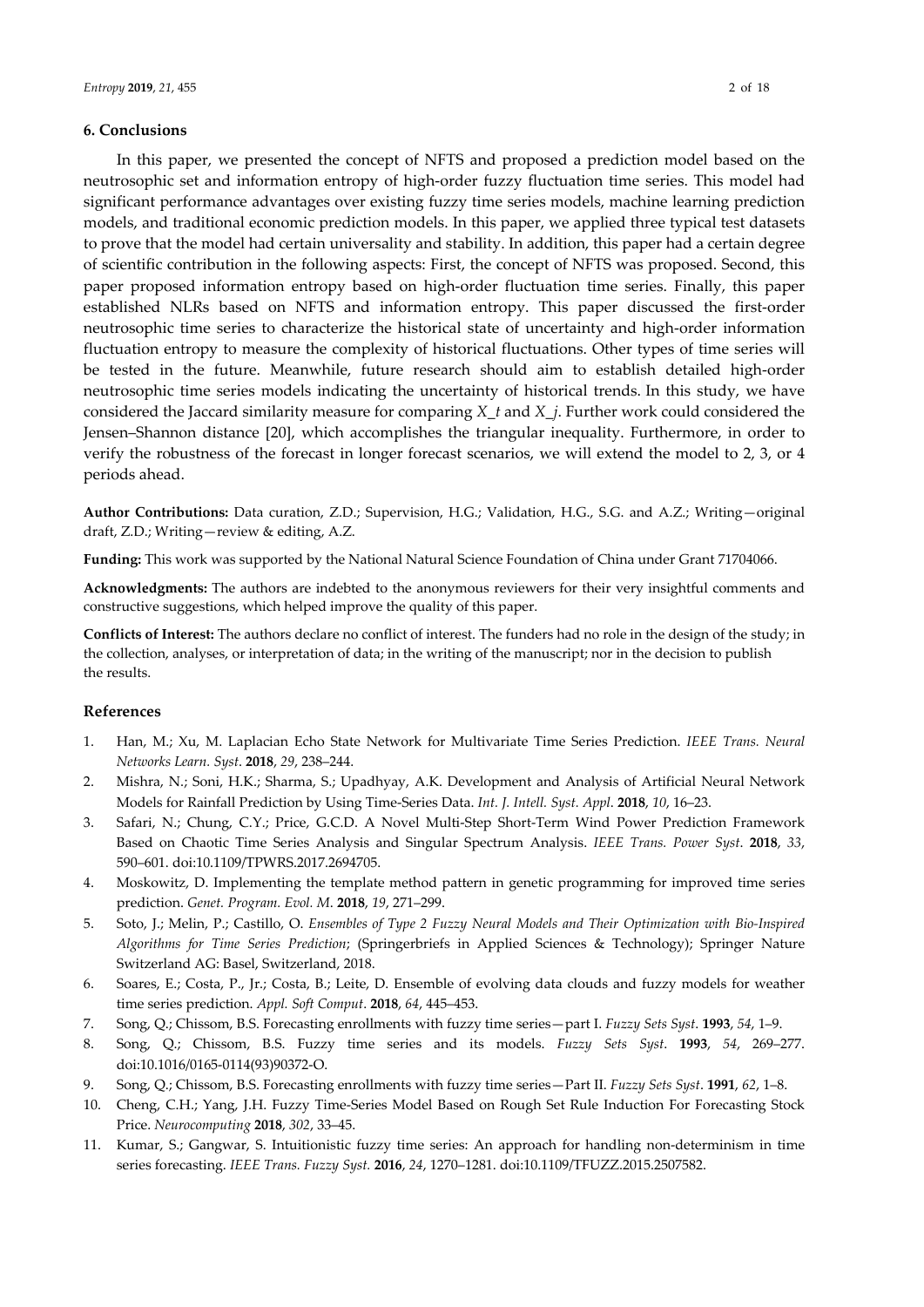- 12. Smarandache, F. A unifying field in logics: Neutrosophic logic. *Mult.-Valued Log.* **1999**, *8*, 489–503.
- 13. Wang, H.; Smarandache, F.; Zhang, Y.Q.; Sunderraman, R. Single valued neutrosophic sets. *Multispace Multistruct* **2010**, *4*, 410–413.
- 14. Wang, H.; Smarandache, F.; Zhang, Y.Q.; Sunderraman, R. *Interval Neutrosophic Sets and Logic: Theory and Applications in Computing*; Hexis: Phoenix, AZ, USA, 2005.
- 15. Zadeh, L.A. Probability measure of fuzzy events. *J. Math. Anal. Appl*. **1968**, *23*, 421–427.
- 16. DeLuca, A.S.;Termini, S. A definition of nonprobabilistic entropy in the setting of fuzzy set theory. *Inf. Control* **1972**, *20*, 301–312.
- 17. Vu, T.M.; Mishra, A.K.; Konapala, G. Information Entropy Suggests Stronger Nonlinear Associations between Hydro-Meteorological Variables and ENSO. *Entropy* **2018**, *20*, 38. doi:10.3390/e20010038.
- 18. Zeng, X.; Wu, J.; Wang, D.; Zhu, X.; Long, Y. Assessing Bayesian model averaging uncertainty of groundwater modeling based on information entropy method. *J. Hydrol*. **2016**, *538*, 689–704.
- 19. Arellano-Valle, R.B.; Contreras-Reyes, J.E.; Stehlík, M. Generalized skew-normal negentropy and its application to fish condition factor time series. *Entropy* **2017**, *19*, 528.
- 20. Liu, Z.; Shang, P. Generalized information entropy analysis of financial time series. *Physica A* **2018**, *505*, 1170–1185. doi:10.1016/j.physa.2018.04.041.
- 21. Ye, G.; Pan, C.; Huang, X.; Zhao, Z.; He, J. A Chaotic Image Encryption Algorithm Based on Information Entropy. *Int. J. Bifurcation Chaos* **2018**, *28*, 9. doi:10.1142/S0218127418500104.
- 22. Tang, Y.; Liu, Z.; Pan, M.; Zhang, Q.; Wan, C.; Guan, F.; Wu, F.; Chen, D. Detection of Magnetic Anomaly Signal Based on Information Entropy of Differential Signal. *IEEE Geosci. Remote Sens. Lett*. **2018**, *15*, 512–516.
- 23. He, H.; An, L.; Liu, W.; Zhang, J. Prediction Model of Collapse Risk Based on Information Entropy and Distance Discriminant Analysis Method. *Math. Prob. Eng*. **2017**, *2017*. doi:10.1155/2017/8793632.
- 24. Bariviera, A.F.; Martín, M.T.; Plastino, A.; Vampa, V. LIBOR troubles: Anomalous movements detection based on maximum entropy. *Physica A* **2016**, *449*, 401–407. doi:10.1016/j.physa.2016.01.005.
- 25. Liang, X.; Si, D.; Xu, J. Quantitative Evaluation of the Sustainable Development Capacity of Hydropower in China Based on Information Entropy. *Sustainability* **2018**, *10*, 529.
- 26. Zhang, Z.; Li, Y.; Jin, S.; Zhang, Z.; Wang, H.; Qi, L.; Zhou, R. Modulation Signal Recognition Based on Information Entropy and Ensemble Learning. *Entropy* **2018**, *20*, 198. doi:10.3390/e20030198.
- 27. Shannon, C.E. A mathematical theory of communication. *Bell Labs Tech. J*. **1948**, *27*, 379–423.
- 28. Zadeh, L.A. The Concept of a Linguistic Variable and its Application to Approximate Reasoning. *Inf. Sci*. **1974**, *8*, 199–249.
- 29. Fu, J.; Ye, J. Simplified neutrosophic exponential similarity measures for the initial evaluation/diagnosis of benign prostatic hyperplasia symptoms. *Symmetry* **2017**, *9*, 154. doi:10.3390/sym9080154.
- 30. Ali, M.; Son, L.H.; Thanh, N.D.; Minh, N.V. A neutrosophic recommender system for medical diagnosis based on algebraic neutrosophic measures. *Appl. Soft Comput*. **2017**, *71*, 1054–1071. doi:10.1016/j.asoc.2017.10.012.
- 31. Theil, H. *Applied Economic Forecasting*; North-Holland: Amsterdam, The Netherlands, 1966.
- 32. Yu, T.H.K.; Huarng, K.H. A bivariate fuzzy time series model to forecast the TAIEX. *Expert Syst. Appl.* **2008**, *34*, 2945–2952.
- 33. Yu, T.H.K.; Huarng, K.H. Corrigendum to ''A bivariate fuzzy time series model to forecast the TAIEX". *Expert Syst. Appl*. **2010**, *37*, 5529.
- 34. Sullivan, J.; Woodall, W.H. A comparison of fuzzy forecasting and Markov modeling. *Fuzzy Sets Syst.* **1994**, *64*, 279–293.
- 35. Chen, S.M.; Chang, Y.C. Multi-variable fuzzy forecasting based on fuzzy clustering and fuzzy rule interpolation techniques. *Inf. Sci*. **2010**, *180*, 4772–4783.
- 36. Cheng, C.H.; Yang, J.H. Fuzzy time-series model based on rough set rule induction for forecasting stock price. *Neurocomputing* **2018**, *302*, 33–45. ISSN: 0925-2312; doi:10.1016/j.neucom.2018.04.014.
- 37. Chen, S.M.; Chen, C.D. TAIEX Forecasting Based on Fuzzy Time Series and Fuzzy Variation Groups. *IEEE Trans. Fuzzy Syst*. **2011**, *19*, 1–12.
- 38. Chen, S.M.; Manalu, G,M.; Pan, J.S.; Liu, H.C. Fuzzy Forecasting Based on Two-Factors Second-Order Fuzzy-Trend Logical Relationship Groups and Particle Swarm Optimization Techniques. *IEEE Trans. Cybern*. **2013**, *43*, 1102–1117.
- 39. Jia, J.; Zhao, A.W.; Guan, S. Forecasting Based on High-Order Fuzzy-Fluctuation Trends and Particle Swarm